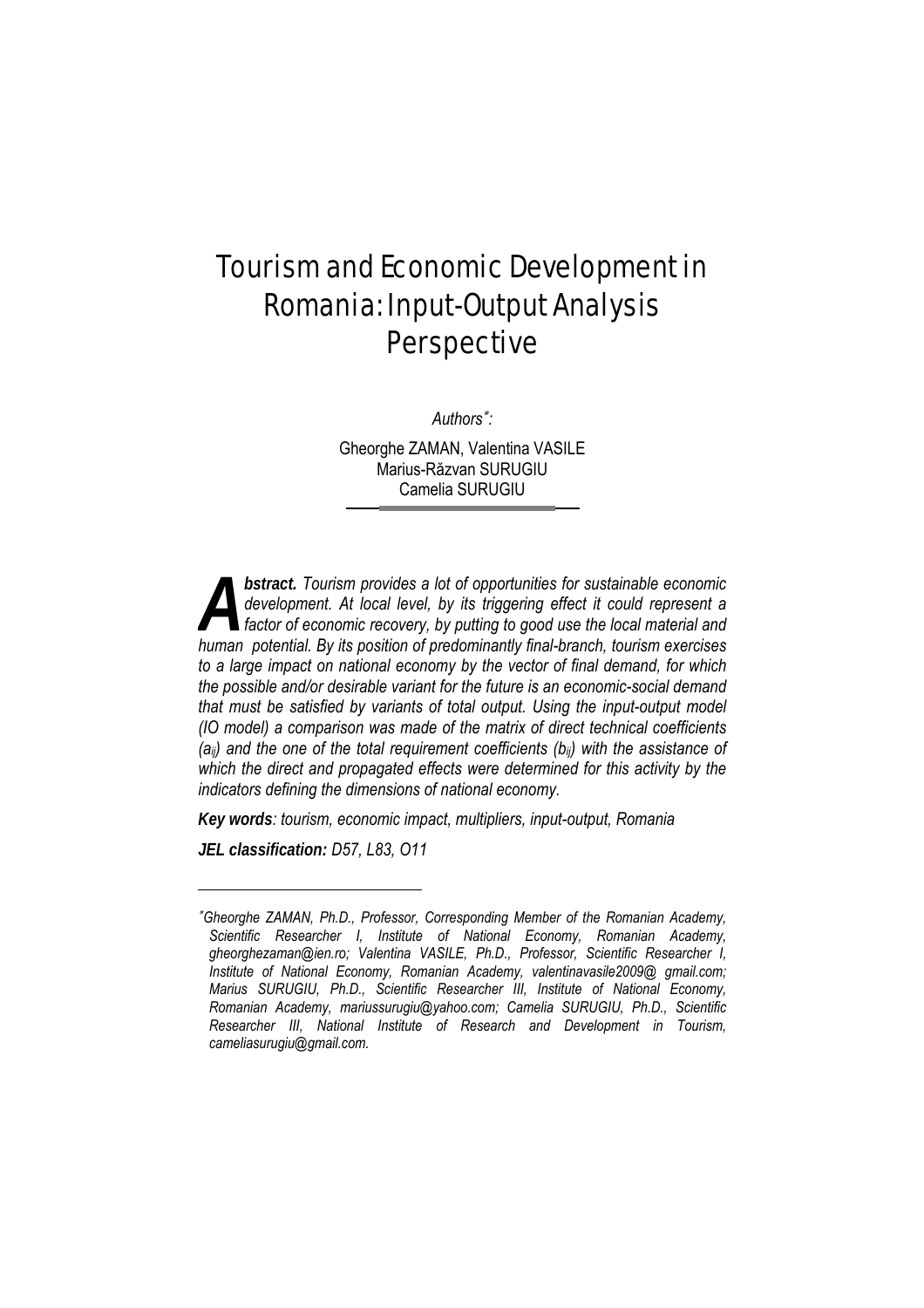## 1. Introduction

The branch "tourism" represents par excellence a predominantly final branch (only 15% of production is allotted to intermediary consumption, the rest of 85% being allotted to final-consumption (public-private consumption, investments and exports-imports).

Therefore, the development of a country's tourism, in general, and of tourism at regional level in particular is best revealed by correlating tourism activities with the level of the gross value added (GVA), both statically and dynamically. In the specialised literature, it is considered that GVA is an important development factor of a country and of a region, showing not only the actual development level but also, *mutatis mutandis*, the level of incomes on which depends to a large extent the tourism potential both domestically and internationally. By its specific features – services, high consumption of labour, intelligence and creativity – the tourism participates in creating more value added as compared to the related branches from the viewpoint of the development level (Minciu, 2000), and by its triggering capacity creates demand in touristic destinations for complementary products and services – food industry, leisure/cultural consumption, health services, etc. developing specific markets. At the same time, it stimulates the development/modernisation of the support infrastructure – transports, etc., provides employment opportunities, supports the import/export activity for tourism products/services/technologies and feeds the incomes of local communities.

At world level (WTTC 2010), after a 4.8% contraction in 2009 the real GDP growth for the Travel & Tourism Economy is expected to be 0.5% in 2010, to an average of 4.4% per annum over the coming 10 years. The contribution of Travel & Tourism to GDP is expected to rise from 9.2% (US\$ 5,751 bn) in 2010 to 9.6% (US\$11,151 bn) by 2020 and to total employment from 8.1%, (235,758,000 jobs or 1 in every 12.3 jobs) to 9.2% (303,019,000 jobs, or 1 in every 10.9 jobs). Export earnings from international visitors are expected to generate 6.1% of total exports (US\$ 1,086 bn) in 2010, growing (in nominal terms) to US\$ 2,160 bn (5.2% of total) in 2020. Travel & Tourism investment is estimated at 9.2% of total investment (US\$ 1,241 bn), in 2010 and at 9.4% (US\$ 2,757 bn) in 2020.

In Romania, the contribution of the branch to economic development in the period of economic growth was relatively more modest than world values. The period 2000-2008, in our analysis, represents for Romania the stage in which economy recorded growths at relatively high rates of GDP, imports, exports and investments, even though they had, as primordial support, demand, imports and exports under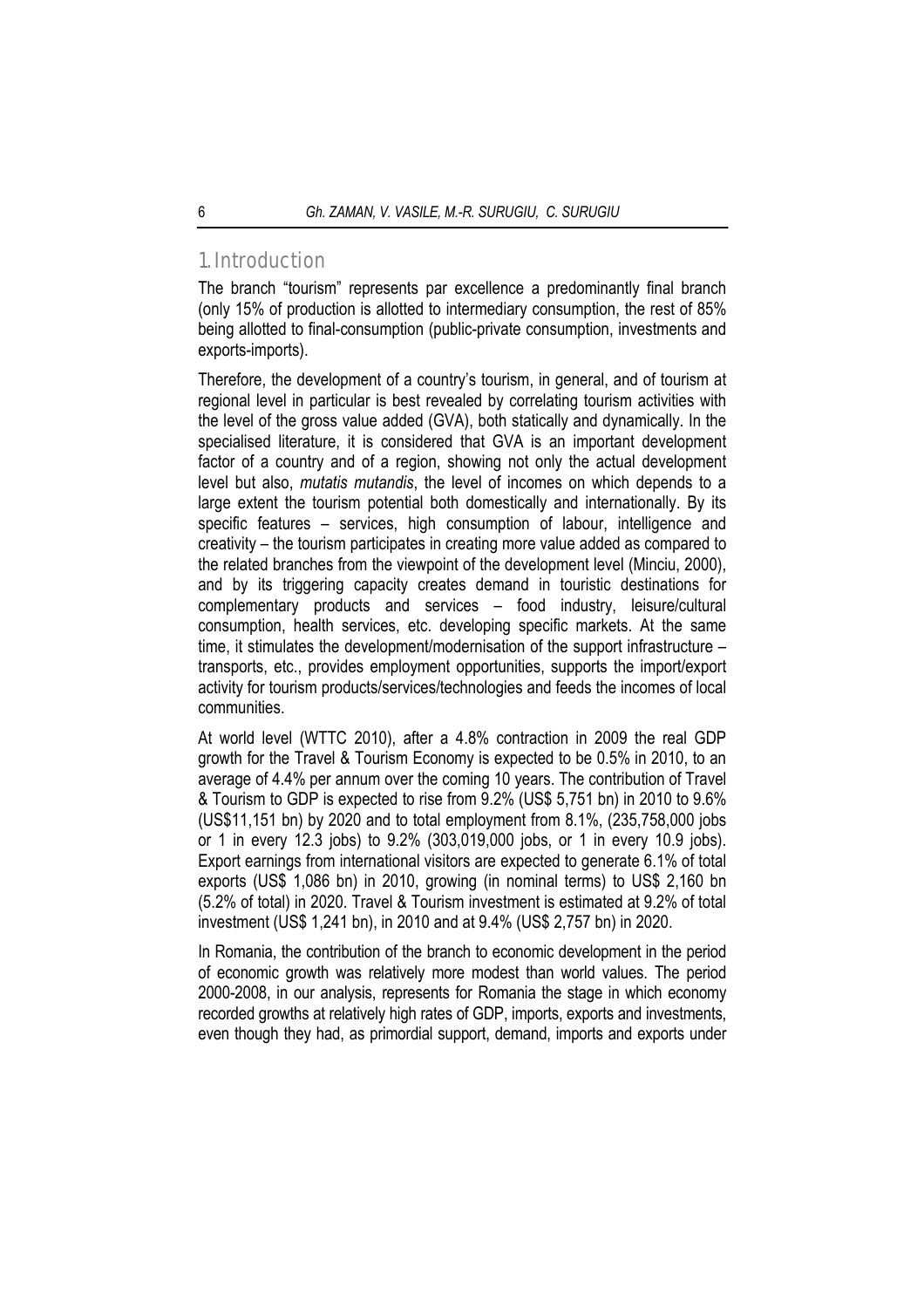the conditions of unprecedented growth in the foreign indebtedness degree of Romania on short, medium and long term. Based on evaluating the share in the development of national economy, the following **characteristics of the tourism branch** in Romania may be highlighted (Annex 1):

- 9 **Tourism share** in domestic market output was 3.1% in 2008 against 3.0% in 2000 and 2.2% and, 2.1% respectively in the total output of goods and services, which signifies a relatively important field for the sustainable economic growth of Romania, particularly if we take into account that this share is almost equal to, or exceeds the share of traditional sub-branches or of new ones of the manufacturing industry in Romania; it should be noted that this share was maintained quasi-constant for the analysed period, which supports the hypothesis of relative constancy in time of the technical coefficients of the input-output model;
- $\checkmark$  In total tourism output, the highest share is held by the "Restaurants" branch (51.7%) followed by "Hotels" (35.5%) in 2008, this hierarchy remaining unchanged against the year 2000; thus, tourism in relative terms brings more value added (1.45 times) by the contribution of "Restaurants" branch against the "Hotels" branch. This relationship is valid for the entire aggregate of the tourism branch for foreign tourists in Romania, the expenditures on hotels being still the most important factor for tourists' decision marking;
- $\checkmark$  The share of tourism in **total intra-community** imports in 2008 represents about 3.1% against 0.0% in 2000, which highlights the impact of Romania's accession to EU in the year 2007; the extra-community import of tourism recorded a higher share in total extra-community import, reaching 1.15%;
- $\checkmark$  Both intra- and extra-community imports in tourism had as original source the "Hotels" branch;
- $\checkmark$  with respect to the contribution of tourism to taxes (value added tax), for the analysed period, there is an increase of their share in total tax on product from 3.1% to 4.7% respectively which might signify also a relative increase in the taxation burden;
- $\checkmark$  The consumption of tourism resources in total resources represents about 2.3% in 2008, on slight increase against 2000;
- $\checkmark$  The Tourism branch allocates a share of about 82% to final consumption from its total production which determines us to regard it as a **preponderantly final branch**, as for intermediate consumption allotted to the branch and for the other branches it is only 18%. This feature is very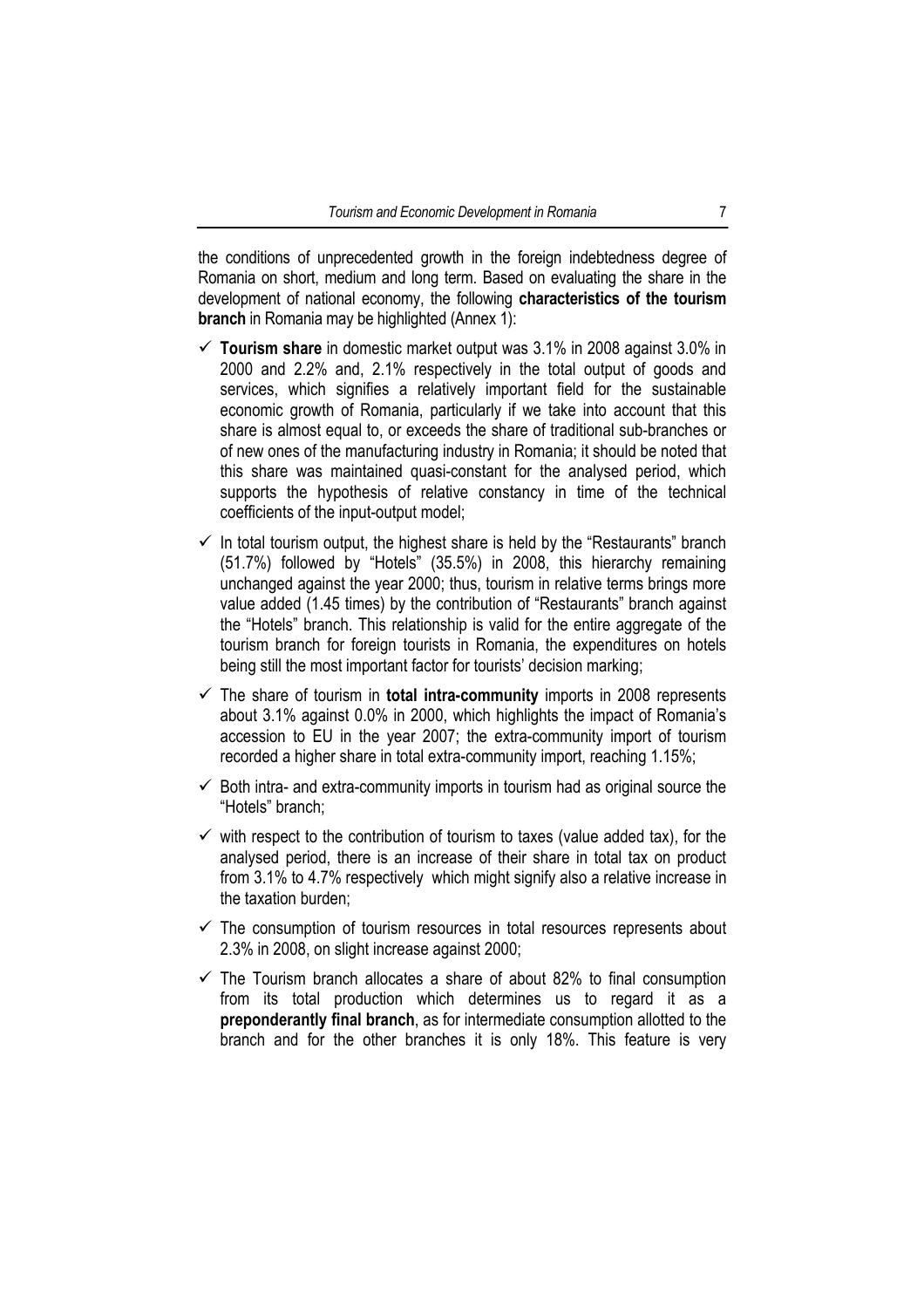important because tourism represents a sector of the economy dependent on the development of demand of goods and services in infrastructure in a much larger proportion than intermediate consumption distributed to manufacturing and to other sectors of the national economy. Within final consumption, tourism has a share of about 5% from final consumption on total economy, a share on increase against the year 2000.

 $\checkmark$  The share of tourism in total exports of goods and services was of about 2.1% from total exports in 2009, on increase against 2000, exports originating in close shares between the "Hotels" and "Restaurants" branches, 54% and 46% respectively under the conditions in which intra-community exports of the Tourism branch hold about 74.7%, and the extra-community ones 25.3%.

## 2. Review of Literature

From the viewpoint of its contents and in correlation with the total national economy, tourism acts as a stimulating factor of the global economic system (Minciu, 2000). Tourism can be an engine of economic growth, and the creation of partnerships between the public and private sector is important in order to stimulate investments in the sector.

Tourism is not only a GDP generator, but it has also an important contribution to the realisation of value added (Minciu, 2000). This sector exerts influence on natural resources, on environment, on infrastructure from touristic destinations, as tourism is important both to tourists but also to the inhabitants of the destination areas.

In the literature, various papers deal with aspects related to analytical and predictive potential of the IO model. Zaman et al. (2010a) use the IO method to analyze effects of taxes within the Romanian economy, based on data provided by the National Institute of Statistics, with the help of IO statistical tables for 2000 and 2006. The main conclusion of testing the time-stability of technical coefficients (Zaman et al. 2010 b) is that the IO method can be used as a quantitative and qualitative instrument for analysis on short and medium term (not more than five years). Chen et al. (1986) explore, for example, the relationship between the stability of the allocation version of the IO model (Ghosh) and the conventional production version of the model (Leontief). The authors present a theoretical analysis of joint stability.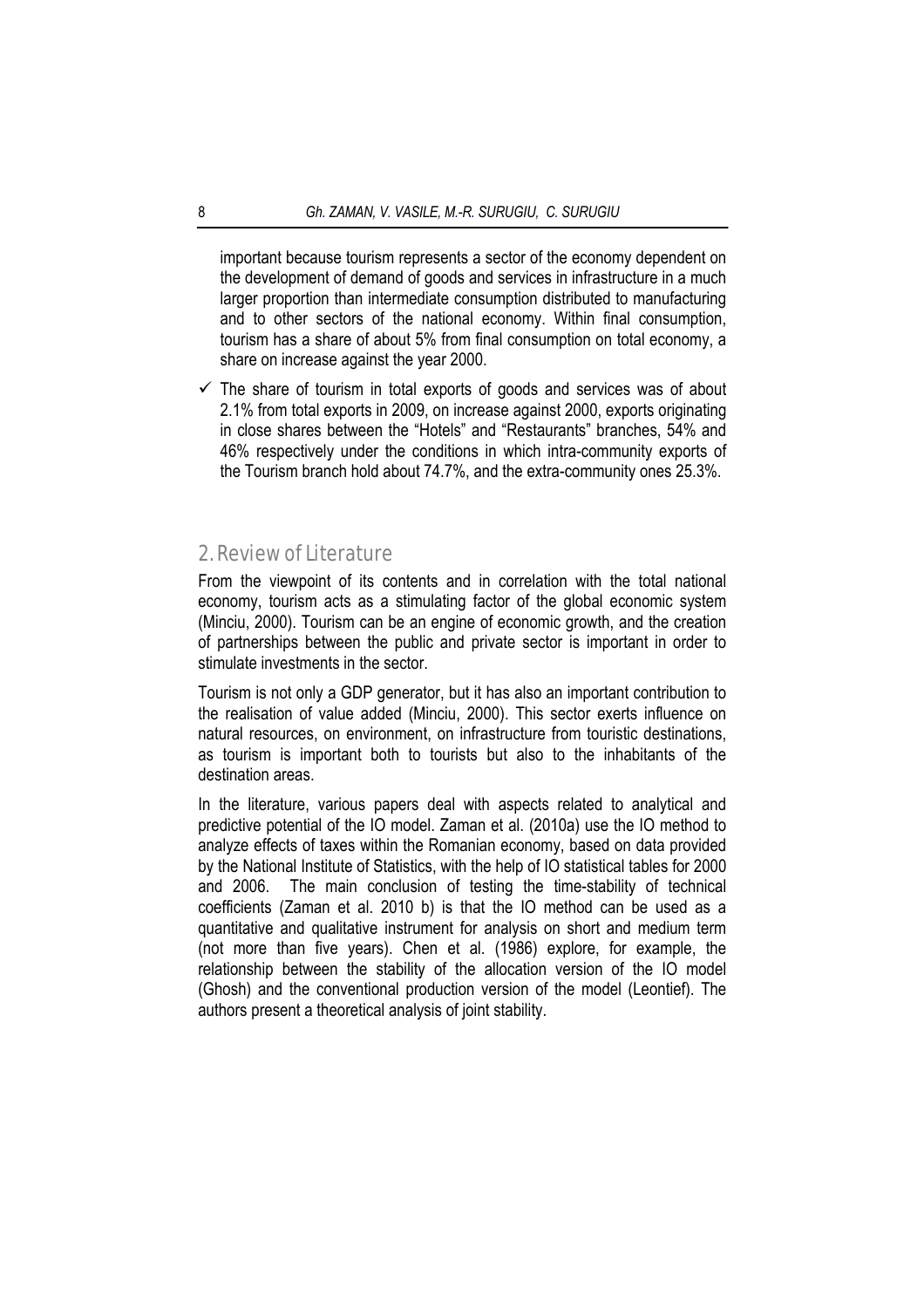Other approaches aimed to investigate the time-stability of the technological coefficients and short-time prediction methods of their dynamics. De Mesnard (2000) presents methods for comparing two IO matrices at two different time periods. The survey methods allow the evaluation of the changes in the exchange structure between branches over time or of the differences between two exchange structures over space. Morillas et al. (2008) define the coefficients importance as a fuzzy concept, and the importance considering the absolute flows. Rueda-Cantuche et al. (2008) argue that the fixed industry sales structure model emerges as the best one to construct industry tables as compared with the fixed product sales structure model. The authors investigate the fixed product and fixed industry sales structure models. Oosterhaven (2002) analyzes why the key sector concept should be broadened including not only the size of its forward and backward linkages, but also a sector's ability to generate autonomous growth. Oosterhaven (2008) proposes to replace the traditional (gross) forward and backward linkages with net linkages that take into account the two-sidedness of each sector's interdependency with the rest of the economy. The author uses some examples for various countries. An alternative approach to measuring the diversity based on the technical coefficients matrix of an IO model is outlined and computed by Wagner et al. (1993). According to the authors, the empirical results suggest that higher diversification levels within the theoretical constructs of the IO model are associated with higher levels of stability. Surugiu et al. (2009) use the Input-Output Analysis to measure tourism contribution to the Romanian economy. The authors use backward and forward linkages to describe how the increase in the production of tourism sector generates an increase in the demand for inputs from other sectors in the economy and respectively in the supply to other economic sectors. Surugiu (2009) uses the input-output analysis for Romania to determine the importance of value added incomes and employment and analyzes the existing connection in the economy. The author focuses on tourism and the analysis is finished for the Hotels and Restaurants Sector.

From the brief presentation of the research literature focused on the IO analysis, we can see the need for analysing the complexity of the transaction between branches of an economy and also its importance for future adopted measures.

## 3. Theoretical-methodological framework

The input-output analysis is one method for measuring the spread effects of changes in the final demand for the product of an industry or sector, the main applications of this analysis being discussed in the literature by many researchers. The structure of each sectors' production activity is represented by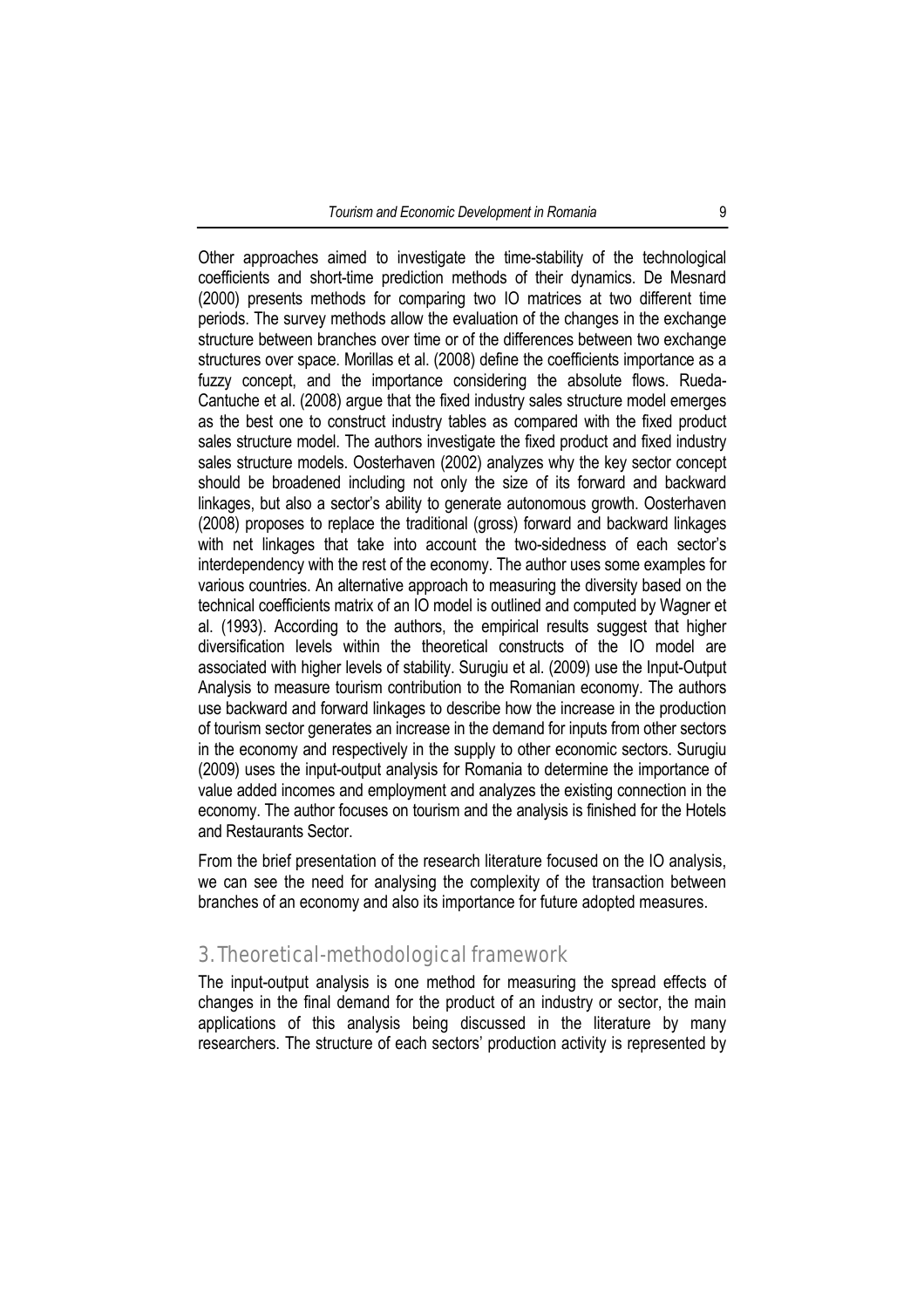appropriate structural coefficients that describe in quantitative terms the relationships between the input it absorbs and the output it produces. The interdependence among the sectors can be described by a set of linear equations that express the balances between total input and output of each good and service produced (Eurostat, 2008).

The input-output analysis is concerned with the description and analysis of the production structure of an economy. Production processes in an economy are always interdependent. The products of one process are used in another while the product of that process may be used in many others. In a time of global markets with more competition and interdependent production, deeper division of labour and greater diversity and complexity of products, the exchange of intermediates becomes more important and, consequently, so does input-output analysis (Eurostat, 2008).

The input-output analysis starts by estimating the input-output coefficients also called technical coefficients, calculated by dividing each column of the transactions table by corresponding "total" column. If  $x<sub>ii</sub>$  represents the amount

of inputs of sector *j* purchased from the selling sector *i*, and Xj the total output of sector *j*, the technical coefficients are determined as flows:

$$
a_{ij} = \frac{x_{ij}}{X_j} \tag{1}
$$

In the case of sectors, the technical coefficient matrix (A) is constructed; it is known as direct requirements table or Leontief matrix. If I is the unit matrix, X is the vector of sectoral output and Y is the vector of final demand, a demanddriven input-output model of an economy can be described as following:

$$
A^*X+Y=X,\tag{2}
$$

From where it results that:

$$
X = (I-A)^{-1*}Y
$$
 (3)

where (I-A)-1 is called **total requirements matrix** or **Leontief inverse matrix**. If we denote Leontief inverse matrix by *B,* then the output multipliers (*Bj*) will be:

$$
B_j = \sum_{i=1}^n b_{ij} \tag{4}
$$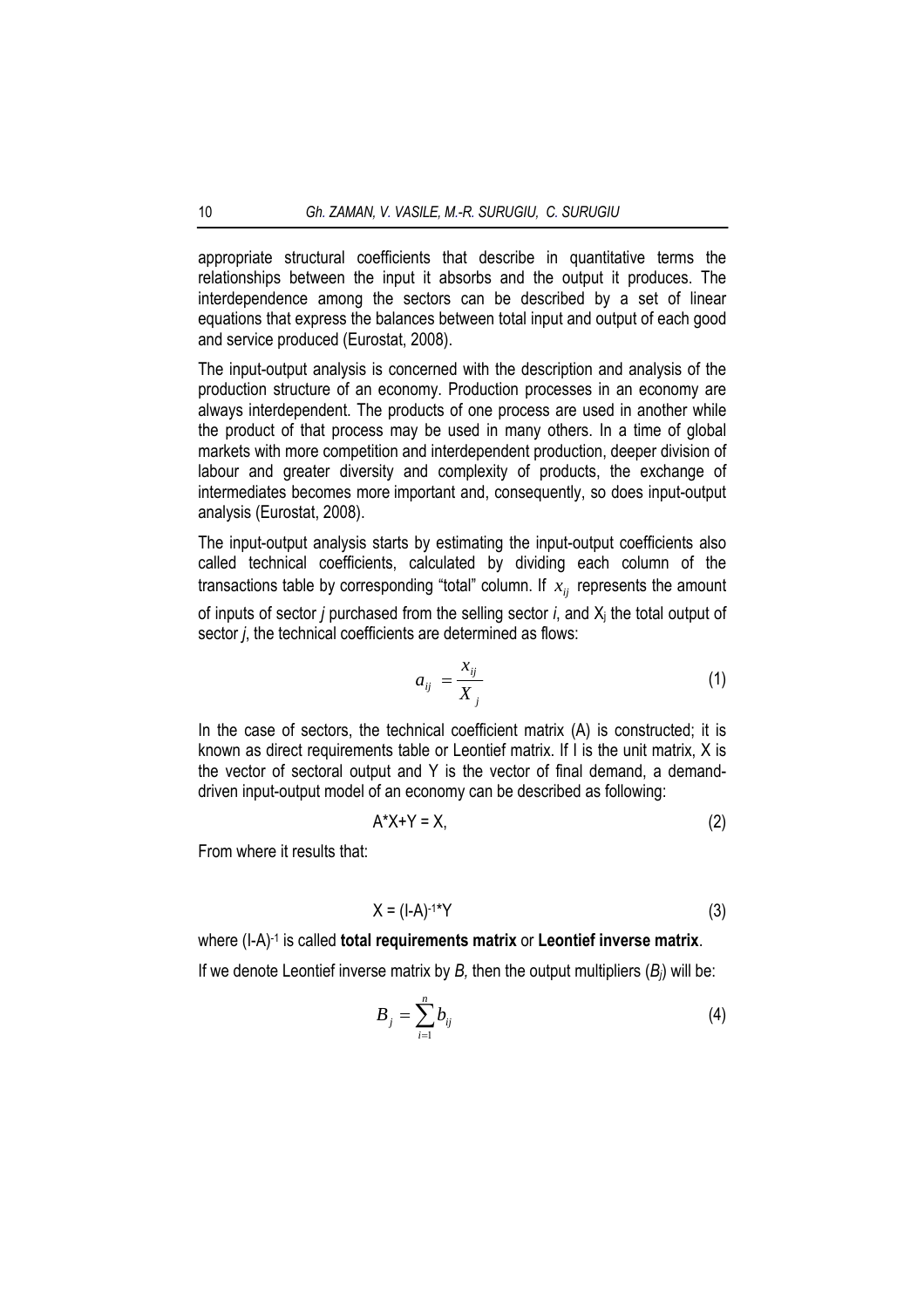The Leontief inverse matrix represents the starting point in deriving other important multipliers (e.g. income, employment, value added and taxes). The output multiplier shows the change in the output of all branches from the line due to changes in final demand with one unit in the relevant branch.

The IO analysis offers two distinctive results for each analysed sector, namely **backward linkages** and **forward linkages**. First, the backward linkage is used to indicate the interconnection of a particular sector to other sectors from which it purchases inputs. Also, increased output of sector *j* indicates that additional amounts of products are available to be used as inputs by other sectors. Backward linkages are demand-oriented (Eurostat, 2008). Because of their property, backward linkages are also reported in the bibliography as **multipliers**.

If O is the Leontief inverse matrix, the derived backward linkage coefficients are determined as follows:

$$
OBL = \sum_{i=1}^{n} O_{ij} , IBL = \sum_{i=1}^{n} Ic_{i}O_{ij} , VABL = \sum_{i=1}^{n} VA_{i}O_{ij}
$$
 (5)

where: OBL – output backward linkage coefficient, IBL – income backward linkage coefficient, VABL – value added backward linkage coefficient,  $I_{C_i}$  – matrix of income technical coefficients  $(c_{ii})$  determined as household income divided by sectoral output, VA<sub>i</sub> – matrix of value added technical coefficients determined as sectoral value added (vaij) divided by sectoral output.

The forward linkage presents the intersectoral transactions, showing that an increase in total production of sector *j* increases its total supply to the rest of the economic sectors that are seeking for sector's *j* product as an input in their production process (Bonfiglio et al. 2006). According to Augustinovics (1970), the forward linkage coefficients reveal the intermediate consumption as a percentage of total sectoral sales including final demand. The term forward linkage is used to indicate this interconnection of a particular sector to those to which it sells its output. Forward linkages are supply oriented (Eurostat, 2008). The forward linkage coefficients are determined as follows:

$$
OFL = \sum_{i=1}^{n} O_{ij}^{T}, \ IFL = \sum_{i=1}^{n} Ic_{i}O_{ij}^{T}, \ VAFL = \sum_{i=1}^{n} VA_{i}O_{ij}^{T}
$$
(6)

where: OFL – output forward linkage coefficient, IFL - income forward linkage coefficient, VAFL – value added forward linkage coefficient,  $O_{ij}^T$ - are the transposed of Leontief inverse matrix.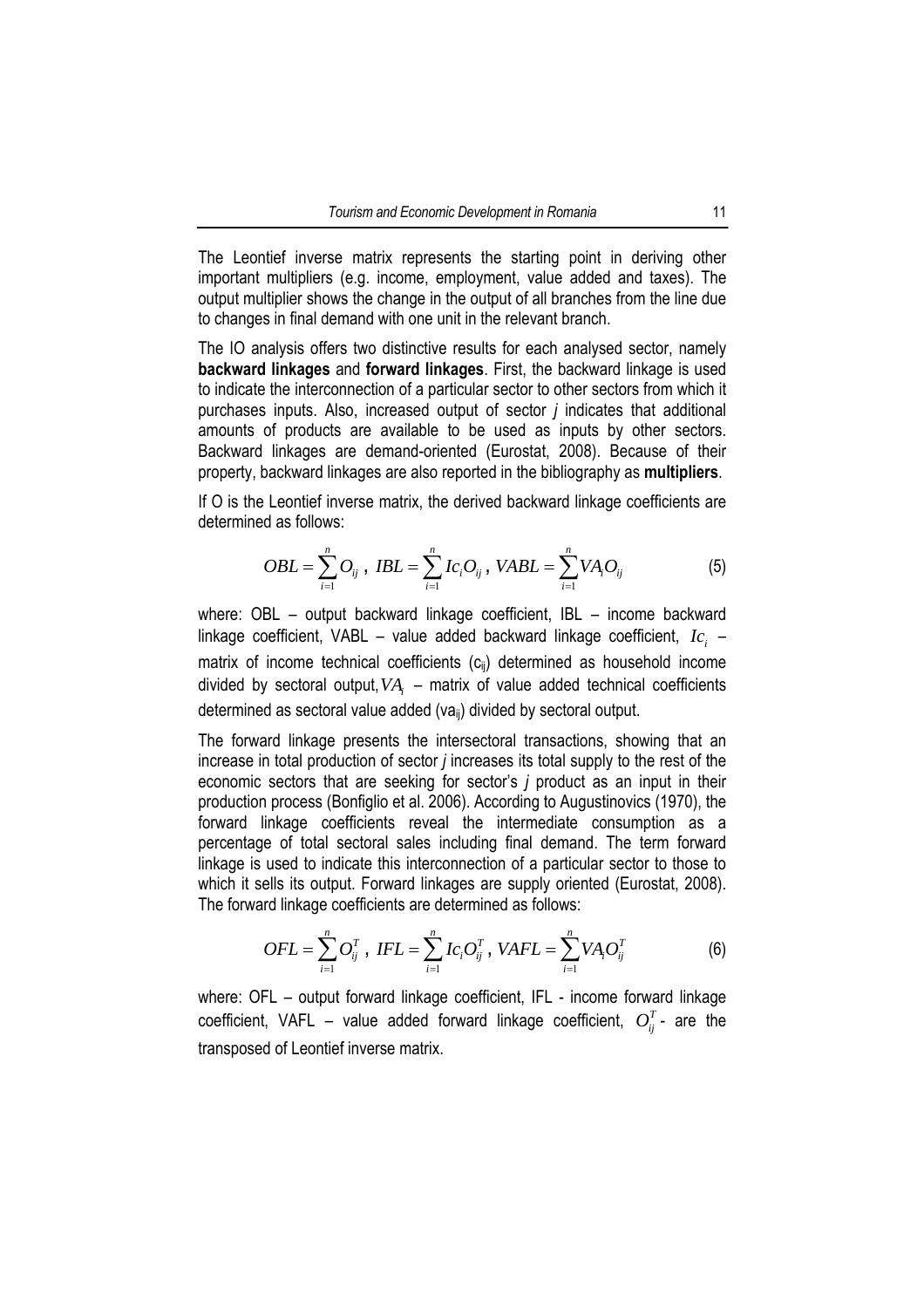Forward linkages depict changes in output, employment and income in the whole economy as a consequence of a change in added value within the chosen sector (Golemanova and Kuhar, 2007). Eurostat (2008) suggests that if linkages are used to identify key sectors with high multipliers in a particular economy, only domestic intermediates should be used to assess the forward and backward linkages in the national context.

Multipliers are another means of estimating the overall change in the economy due to changes in final demand. Among all the information provided by inputoutput, multipliers are one of the most frequently used.

The research pursued to highlight the macroeconomic contribution of the "tourism" branch based on the last available official data supplied by the National Institute of Statistics regarding the input-output tables with a nomenclature of 105 branches in current and constant prices. In the input-output tables "tourism" does not appear as a distinct branch, and that is why, as a rule, it is identified with the activity volume of the branches 85 "Hotels", 86 "Restaurants" and 93 "Activities of tourism agencies".

## 4. Tourism dependency on inputs supplied by other branches

One of the major advantages of the IO model is the one regarding the possibility of analysing the structure of production expenditures of a branch based on the "aij" technical coefficients, on the input column of the respective branch. The size of these coefficients indicate the extent to which the production activities of the respective branch depend on raw materials, semi-fabs and products and services delivered by other branches with which this branch is in direct relation regarding production. Therefore, a<sub>ij</sub> coefficients are also called direct requirements coefficients for the production of goods and services.

The development in time of the  $a_{ii}$  coefficients depends on a multitude of interdependent factors but the most important of them is the scientific and technological progress which, by replacing old technologies with new, superior ones induces sensitive changes in the structure of the production costs of the branches.

Therefore, a special attention is paid to the evolution in time of the  $a_{ii}$  coefficients because the hypothesis of their constancy in time adopted by the Leontief model cannot have relevance but on short and medium term, that is for a period in which no changes of essence occur with respect to technologies.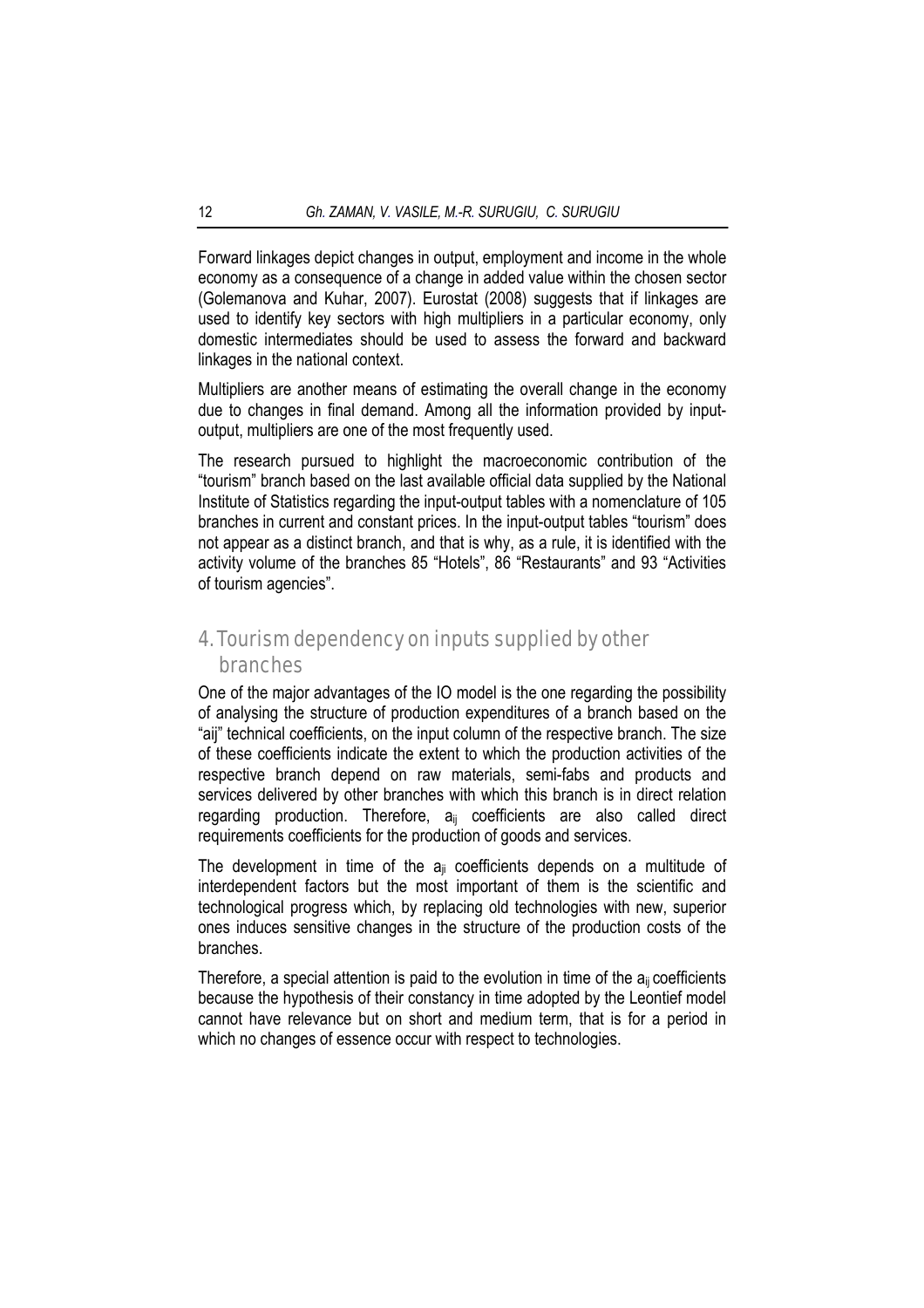In our research, we have used the data of the statistical input-output tables for the years 2000-2008 for analysing the structure of production expenditures of the "tourism" branch in the respective years based on the coefficients  $a_{ii}$  (inputs).

Based on the data from the input-output tables for the Romanian economy in the years 2000 and 2008 we have attempted to perform an analysis of the structure of the branch costs from quadrant I of the IO model, based on the technical coefficients aij (input) for highlighting in decreasing order the main branches supplying goods and services to the tourism activity (Annex 2).

In the year 2000, **the highest aij coefficients** (with sizes between 0.4 – 0.05) of the inputs of the "tourism" branch were from: Food, beverages, tobacco (0.39742); Hotels, restaurants, tourism agencies and touristic assistance (0.20546); Electric power, thermal power, gas and water (0.08704); Communications (0.07958); Textiles, clothing, leather, footwear (0.06817); Transports (0.06430); Financial services, banking, insurance (0.05768); Chemicals and synthetic fibres (0.05440).

In 2008, the important  $a_{ii}$  technical coefficients of tourism inputs originated from the following branches: Foods, beverages and tobacco (0.45412); Communications (0.11661); Agriculture, forestry, fishing and forestry exploitation (0.10219); Electric power, thermal power, water and gas (0.10208); Hotels, restaurants, tourism agencies (0.09299); Transports (0,06273); Financial services, banking and insurance (0.06273); Collective, social and personal services (0.05204); Constructions (0.05204).

Some conclusions with a generalising character are necessary from the comparative analysis of the structure, size and dynamics of the  $a_{ii}$  technical coefficients of the inputs of the "tourism" branch, respectively:

- a) Tourism is directly related with respect to its expenditures on the purchase of goods and services with 24 important branches of the national economy, which indicates not only the **complex character** of the activities in the field but also a certain hierarchy of the priorities with regard to expenditures and of their optimisation opportunities, including from the viewpoint of the sustainable development requirements;
- b) Among the main providers of inputs for tourism there are branches of the primary, secondary and tertiary sectors with an increasing trend in the complementary contribution of the tertiary sector as a result of tourism economy computerisation and digitalisation, but also due to increased importance of services for production, banking, financing and insurance;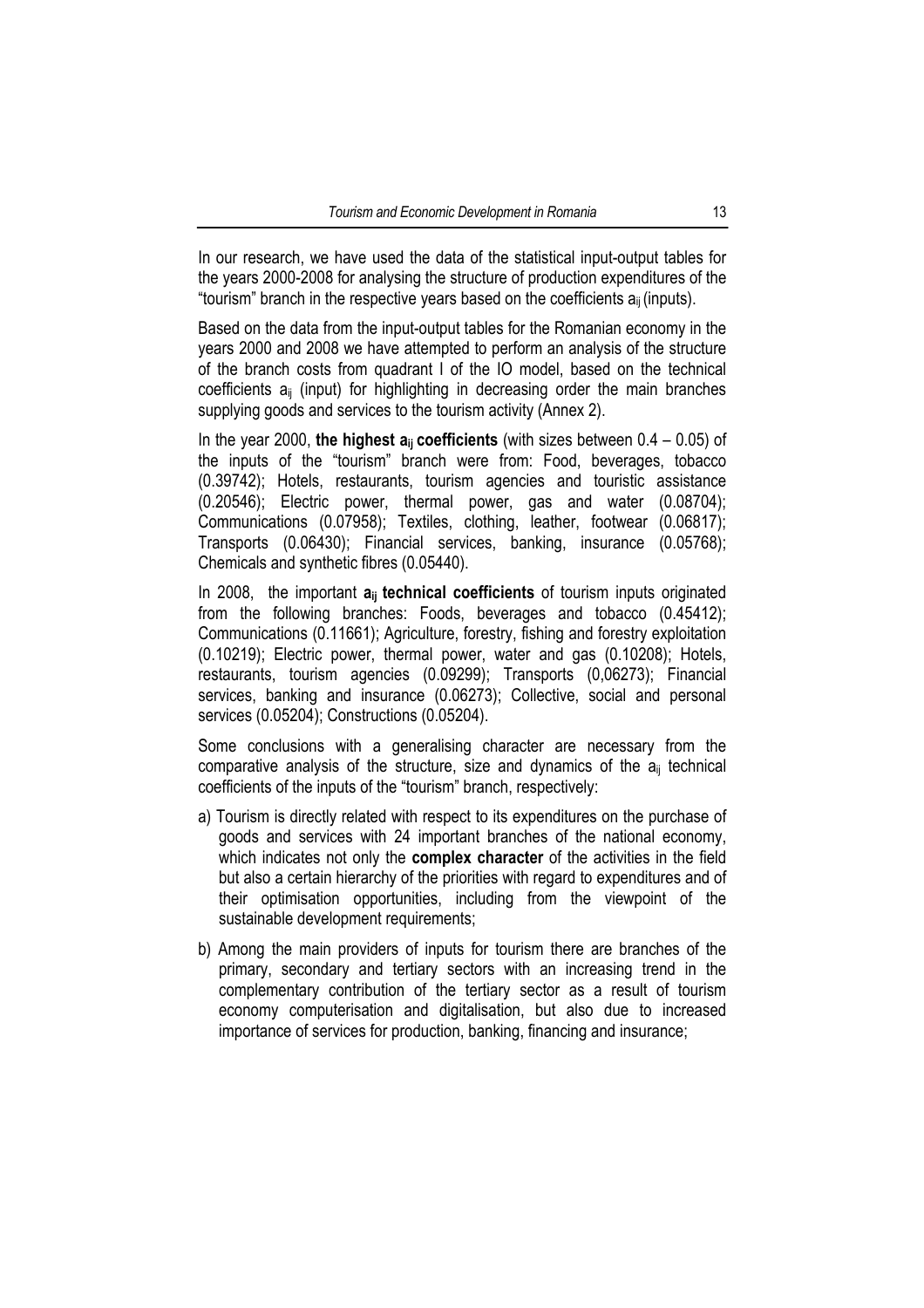- c) Anyway, **as a basis of tourism development the branches from the primary and secondary sectors** (agriculture, food industry, textiles and chemistry, etc.), so that any trend of rendering these branches peripheral to the exclusive favour of "pseudo-tertiary" represents in the best case a unilateral approach, if not a wrongly oriented one. This finding based on the data of the input-output model has an incontestable strategic importance, because it stipulates unequivocally the fact that without a corresponding material basis in tourism, 'tertialisation' remains just a "nice" word.
- d) The hypothesis of constancy in time of the  $a_{ii}$  technical coefficients, the postulate of the input-output analysis is verified by the fact that their size, with certain exceptions, was maintained quasi-constant both in 2000 and 2008, which pleads for the use of the IO model as a valuable instrument both from the analytic and predictive viewpoint in justifying economic policies;
- e) As the complexity degree of the national economy and of the goods and services supply diversification increases, there is a **multiplication and intensification** the interdependencies between tourism and the other branches of the national economy among which transports, electric and thermal power, gas and water remain future *sine qua non* supports;
- f) "Self-consumption" of the "tourism" branch, even if it does not represent the most important input in the cost structure of the branch, by size it takes place 2, in 2000 and place 5 in 2008, which gives the branch a certain specificity for its intrinsic potential of growth.

## 5. "Tourism" branch as supplier of goods and services for the other branches of the national economy

Even though tourism represents a field of activity which supplies 4/5 of its production to final consumption, its function as a supplier of intermediary goods and services for the other branches should not be neglected, as well. In accordance with our computations, tourism as a branch and its components supply mainly the outputs to the following branches in decreasing order of the  $a_{ii}$ coefficients: hotels, restaurants, tourism agencies (self-consumption); machine building industry; pharmaceuticals; detergents; cosmetics and other chemical products; services to enterprises; transportation means; transports; cars and home appliances; electric and electronic products.

This quality of tourism as a supplier to other branches must be interpreted from the viewpoint of the branch character that develops not only activities of tourist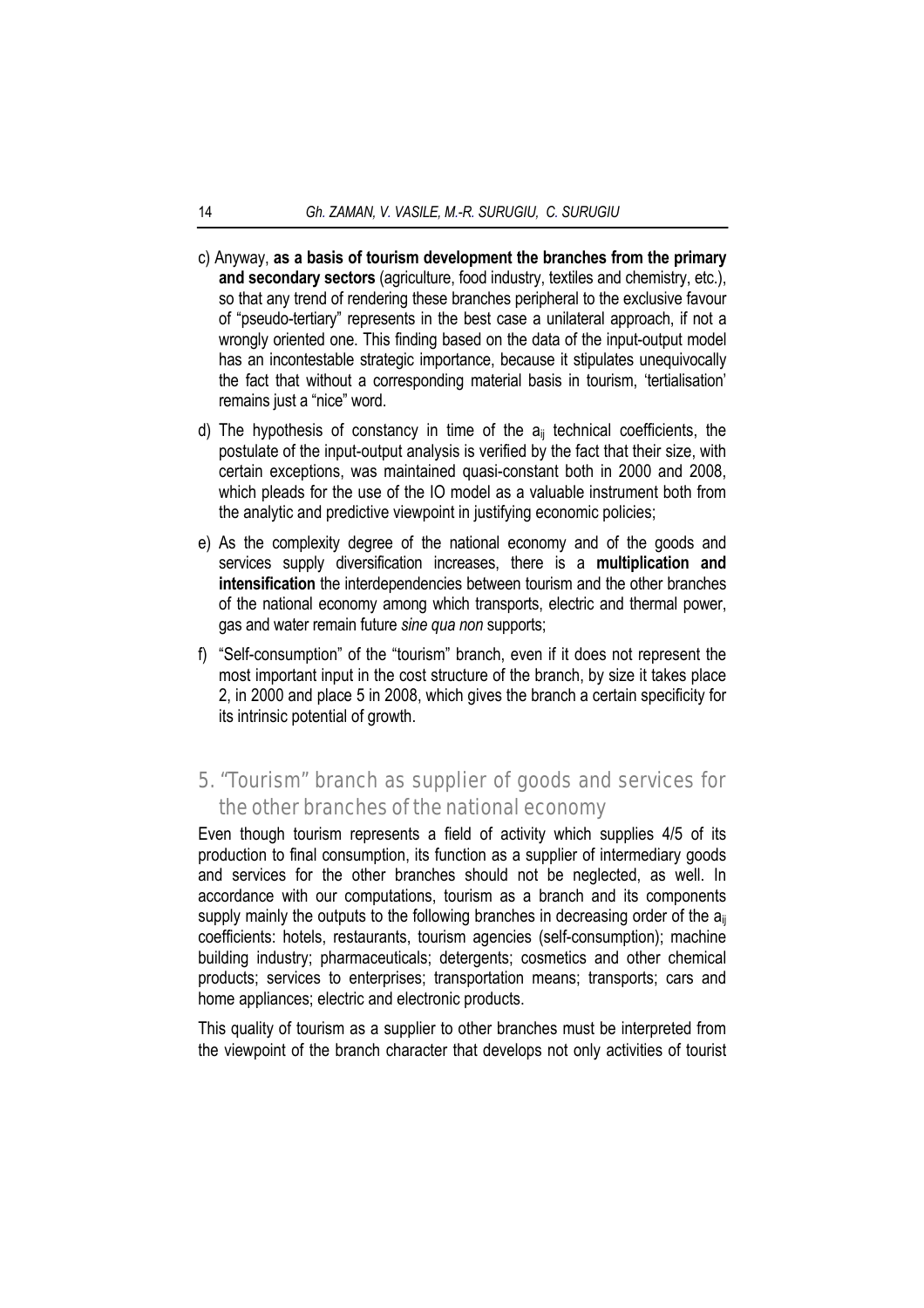services but also of goods and services intermediation.

Of course, we consider that this activity of supplying some intermediary goods and services to other branches in size is relatively modest and does not constitute a decisive factor for triggering economic growth, comparable to its function as a supplier of goods and services for demand, the final consumption through which it exercises the most **intense capacity** of propagating some direct and indirect effects in the entire economy, both on the real and nominal side of it.

As mentioned in the beginning, the coefficients  $b_{ij}$  or multipliers of the IO model gain a first-rank analytical-predictive importance because, with their help, the propagated effect is quantified for each branch and type of good and/or services propagated by tourism as regards the goods and services supply and demand for the entire economy.

In Annex 3 we present in rows and columns the Dij coefficients of the tourism branch as difference between coefficients  $b_{ii}$  and  $a_{ii}$ , that is:

$$
Dij = bij - aij
$$

where:

Dij represents the effects induced by tourism in all other branches with which they enter in production relations; the higher the value of  $D_{ii}$  the more the propagated effects is stronger on other branches.

In 2000, the **highest values** of D<sub>ij</sub> were recorded in the branches: hotels, restaurants and travel agencies (indirect self-consumption); foods, beverages, tobacco; agriculture-forestry, fishery and forestry exploitation; electric and thermal power, gas and water; extracting industry; chemistry and synthetic fibres; textiles, clothing, leather, footwear; financial and banking services.

In 2008, the highest values of the  $D_{ii}$  coefficient were recorded in the branches: hotels, restaurants and tourism agencies (indirect self-consumption); extractive industry; agriculture-forestry, fishery, forestry exploitation; foods, beverages, tobacco; electric and thermal power, gas and water; services for enterprises; chemistry and synthetic fibres; rubber and plastic materials; glass; machine building industry.

One should note that, even though with respect to sectors in which tourism induces effects there were no major changes occurring, we still observe their change in hierarchy by the size of the indirect impact and a sectoral diversification where services, rubber and plastic materials and machine building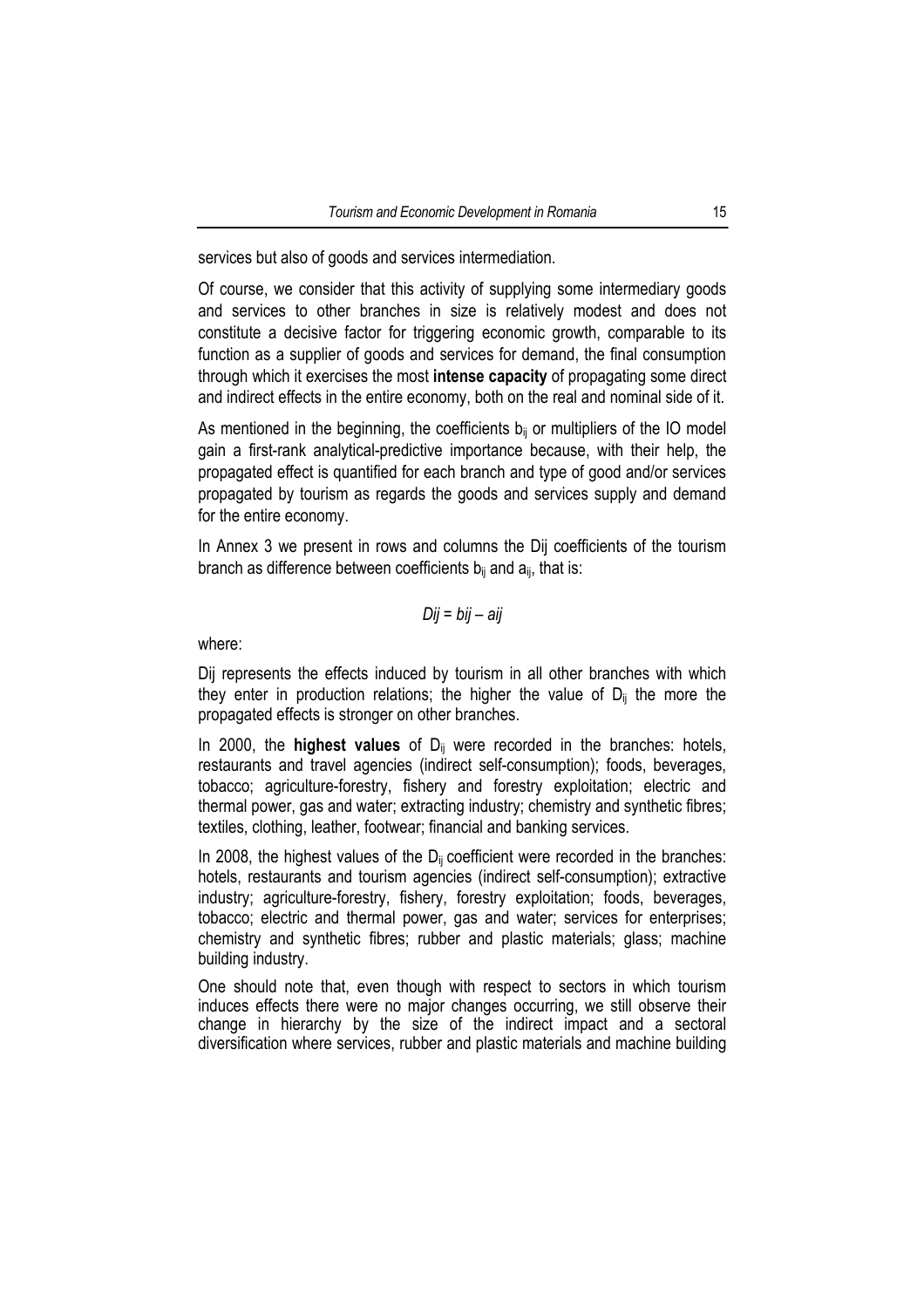prevail (Annex 4).

We mention again that, despite the structural changes in Romania's transition economy, the hard core of inter-branch relationships is maintained, this being the outcome of the specific features of producing goods and services, but also of technologies used.

At the same time, the comparative analysis of the evolution of aij and bij coefficients in the years 2000 and 2008, based on the relationship between their size we can outline some aspects and conclusions regarding their constancy in time, useful for applying some updating techniques and procedures.

The more the size of the relationships  $a_{ii}$   $_{2008}$   $a_{ii}$   $_{2000}$  and  $b_{ii2008}$   $b_{ii2000}$  becomes more important, the more we have to deal with significant changes in the technical coefficients and, to the contrary, the less it is we shall find that these coefficients remain unchanged.

To this purpose, we determined size intervals for the respective relationships within which we framed various coefficients of the branches depending on:

- $-$  significant changes ( $a_{ii\ 2008}/a_{ii\ 2000}$  < 0,98);
- − quasi-constant aij (0,98 şi 1,09);
- − significant change (aij 2008/ aij 2000>1,09).

The same variation intervals were determined also for  $b_{ii}$  (Table 1). From analysing the data, the conclusion might be drawn that significant changes occurred particularly in the case of inputs (14 branches) and, in the case of outputs the insignificant changes or the quasi-constancy of the coefficients  $a_{ij}$  si bij were predominant.

This specific features of the  $a_{ii}$  coefficient in time and multiplier change leads to the conclusion that the highest attention must be given to the aspects related to inputs of the tourism branch which are subject to higher and more numerous changes, as a result of the action of the "turbulent" technological progress which acts under the *Schumpeterian* imperative of "creative destruction".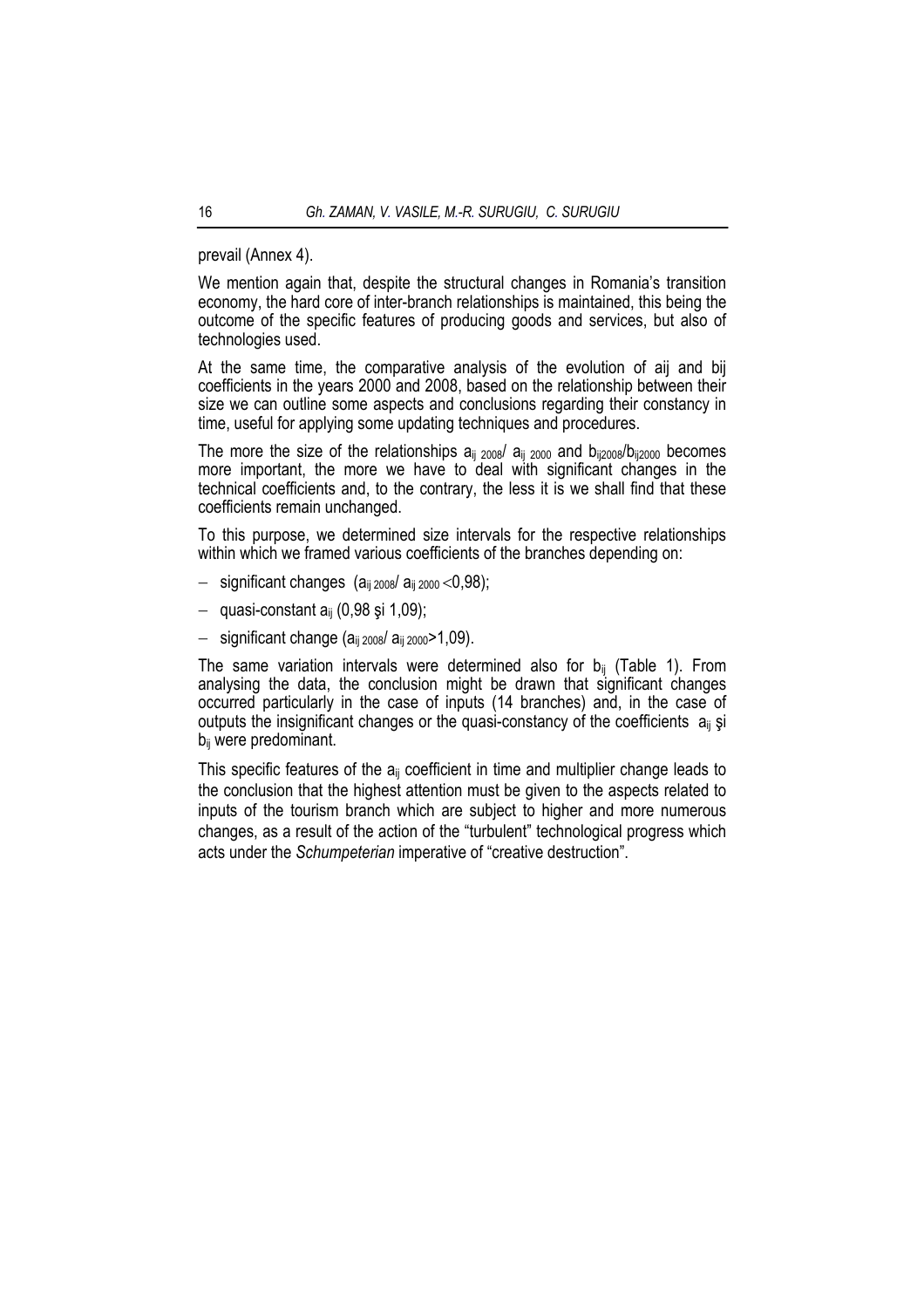## Table 1. A. Coefficients grouping a(ij) depending on the intensity\* of their<br>changes in the period 2000-2008 for the tourism branch, aggregated 85+86+93=hotels, restaurants and travel agencies)

|                                                        |               | Coefficients (aij) - output distribution                                                                                                           | Coefficients (aij) – branch input                             |               |                                                                                                                                                        |  |  |
|--------------------------------------------------------|---------------|----------------------------------------------------------------------------------------------------------------------------------------------------|---------------------------------------------------------------|---------------|--------------------------------------------------------------------------------------------------------------------------------------------------------|--|--|
| <b>Size of coefficient</b><br>change                   | <b>Number</b> | <b>Branches</b>                                                                                                                                    | Size of coefficients'<br>change                               | <b>Number</b> | <b>Branches</b>                                                                                                                                        |  |  |
| Insignificant change<br>$(aii2008/ai12000<0.98)$       | 16.           | A79-A82: A44-A47: A55-A59:<br>A67-A71; A28-A31; A48-A54;<br>A85-86,93, A07 - A17, A87-A92,<br>A32; A77-A78; A72-76;<br>A60-A65; A84; A98-A101; A83 | Insignificant change<br>$(aii2008/ai12000<0,98)$              | 9             | A79-A82; A77-A78; A96;<br>A41-A43: A28-A31: A85-86.93:<br>A07 - A17, A32, A84                                                                          |  |  |
| Quasi-constancy aij<br>(intre 0.98 si 1.09)            | 3             | A35 - A40; A41 - A43; A18 - A27                                                                                                                    | Quasi-constancy aij<br>(intre 0.98 si 1.09)                   |               |                                                                                                                                                        |  |  |
| Significant change<br>$(aii)_{2008}/ai)_{2000} > 1,09$ | 6             | A102-A105; A96; A01-A06;<br>A97: A33 -A34: A94-A95                                                                                                 | Significant change<br>$(a_{1j_{2008}}/ai_{1j_{2000}} > 1,09)$ | 16            | A01-A06; A98-A101; A60-A65;<br>A48-A54: A67-A71: A44-A47:<br>A94-A95: A72-76: A55-A59:<br>A87-A92; A102-A105; A33-A34;<br>A83; A35 - A40; A18-A27; A97 |  |  |

B. Coefficients' grouping b(ij) depending on their change intensity\* in the period 2000-2008 for the tourism branch, aggregated (85+86+93=hotels, restaurants and travel agencies)

|                                                                                     |                           | Coefficients (bij) – output distribution                                                                                                                                   | Coefficients (bij) – branch input                                |                |                                                                                                                                                                                  |  |  |
|-------------------------------------------------------------------------------------|---------------------------|----------------------------------------------------------------------------------------------------------------------------------------------------------------------------|------------------------------------------------------------------|----------------|----------------------------------------------------------------------------------------------------------------------------------------------------------------------------------|--|--|
| Size of coefficient change                                                          | Number<br><b>Branches</b> |                                                                                                                                                                            | Size of coefficient change                                       | <b>Number</b>  | <b>Branches</b>                                                                                                                                                                  |  |  |
| Insignificant change<br>$(bii)_{2008}/bii$ <sub>2000</sub> <0,98)                   | 19                        | A41-A43; A18-A27; A97;<br>A79-A82; A55-A59; A44-A47;<br>A67-A71: A28-A31: A35-A40:<br>A48-A54; A07 - A17; A77-A78;<br>A84: A32: A60-A65: A87-A92:<br>A72-76; A83; A98-A101 | Insignificant change<br>$(bii2008/bi2000<0,98)$                  | 6              | A77-A78: A41-A43: A96:<br>A32; A28-A31; A84                                                                                                                                      |  |  |
| Quasi-constancy bij<br>(intre $0.98 \text{ si } 1.09$ )                             |                           | A85-86.93                                                                                                                                                                  | Quasi-constancy bij (intre<br>$0.98 \text{ si } 1.09$            | $\mathfrak{D}$ | A79-A82: A85-86.93                                                                                                                                                               |  |  |
| Significant change<br>$\langle \text{bij}_{2008}/\text{bij}_{2000} \rangle$ = 1,09) | 5.                        | A96; A102-A105; A01-A06;<br>A33-A34: A94-A95                                                                                                                               | Significant change<br>$(bii)_{2008}/bii$ <sub>2000</sub> $>1,09$ | 17             | A98-A101: A60-A65:<br>A48-A54: A55-A59: A01-<br>A06, A87-A92; A97; A44-<br>A47; A83; A72-76; A07-<br>A17: A94-A95: A67-A71:<br>A102-A105: A33 -A34:<br>$A18-A27 \cdot A35 - A40$ |  |  |

\*Note: By change intensity we understand the size of the aij<sub>2008</sub>/aij<sub>2000</sub> and bij<sub>2008</sub>/bij<sub>2000</sub>, respectively<br>Source: Own calculations based on NIS data.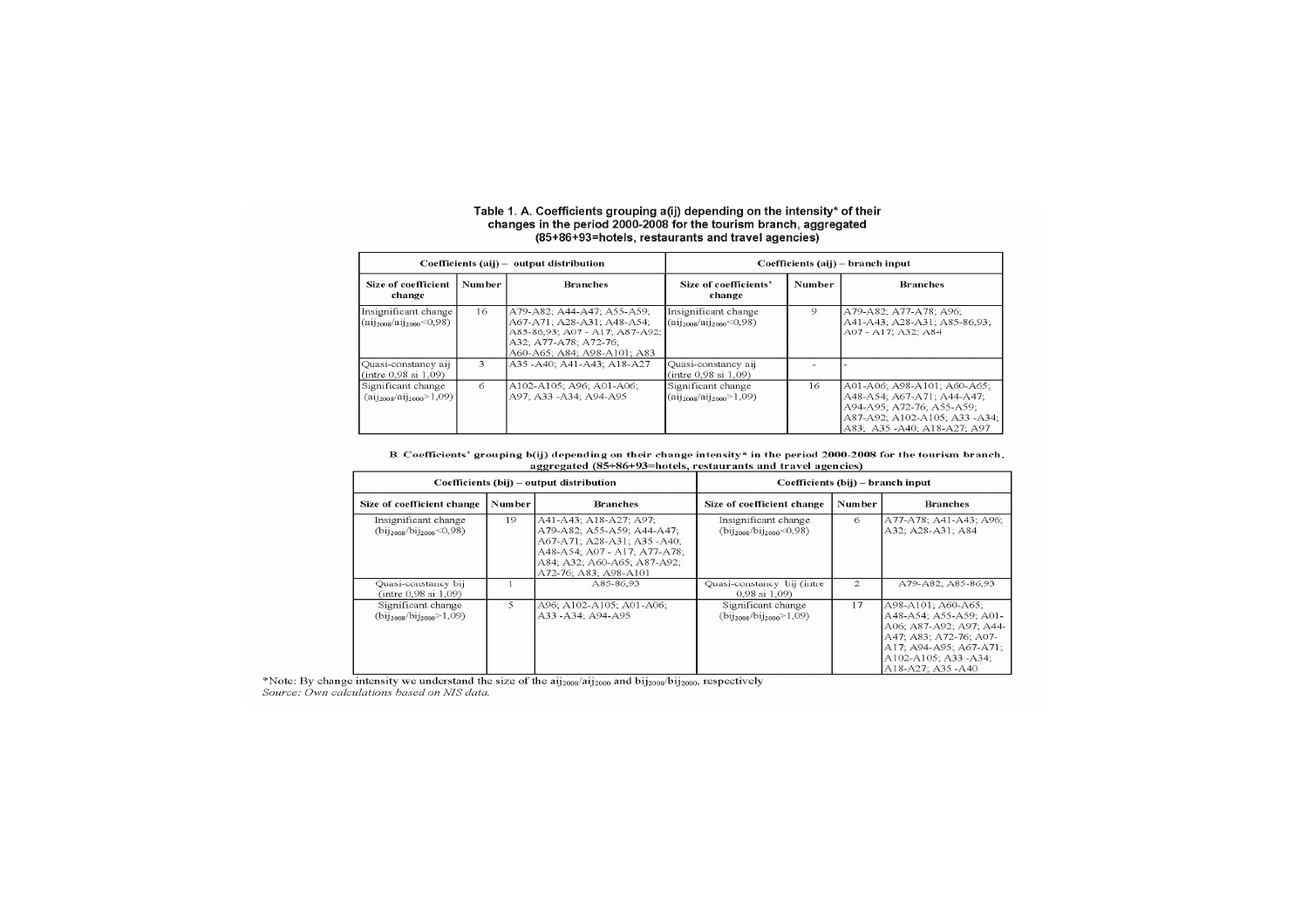## 6. Analysis of multipliers impact, Backward and forwards

The input-output model provides the possibility of researching the **backward** and **forward** effects generated by the interdependencies that are established within the branches of a national economic complex represented by a multi-sectoral sui-generis structure of the respective complex. In fact, by means of these multipliers we can determine the impact of changes in final demand on production, value added, wage earnings, etc., the logic of the IO model starting from the premise that planning or programming a certain **desirable vector of final demand** as representation of the growth objective of welfare, population consumption and ensuring the premises of economic-social sustainable development (by the investments vector as factor of self-sustained growth) represents, practically, the "social demand" that must be sustained by a certain programmable level of the goods and services production.

Based on the matrix of the total requirements coefficients (bij) we determined the backward and forward influences for the years 2000 and 2008 of the IO model multipliers on the branches with which tourism enters into production relationships from the viewpoint of production magnitude, GVA and wage earnings (Annex 5). According to the postulates of the IO model, the multipliers quantify the interdependencies which are created between the branches of the national economy depending on their size. In 2000, *the backward multiplier of the outcome/production/output* for the branch hotels, restaurants and tourism agencies was 2.093, which means that any change of one Leu in the final demand for products and services of the sector, generates a change in total output within economy by 2.093 Lei. This includes the initial change of 1 Leu in the demand for accommodation and food services, and of the tourism agencies (direct effect) and the change in the endogenous sector production for sustaining the initial 1 Leu change of the accommodation sector, that is the indirect effect (1.057). The remaining amount of 1.036 Lei originates from the endogenous sectors, respectively 0.247 Lei from the sector Food, beverages, tobacco; 0.108 Lei from the sector Agriculture, forestry, fishery, forestry exploitation; 0.1079 Lei from Electric and thermal power, water and gas; 0.079 Lei from the sector Extractive industry, and 0.055 Lei from the sector Chemistry and synthetic fibres.

*The backward multiplier of wage earnings* measures the propagated economic impact of the final demand change for a certain branch on the wage earnings in economy. Certain components of the labour income that cannot be spent are excluded (for instance, effective social contribution in the burden on employers) and, therefore, the value of the gains shall be smaller than the incomes from labour included in the IO table. A change in the final demand in the hotels, restaurants and tourism agencies branch by 1 Leu determines the change in wage earnings within economy by 0.209 Lei.

*The backward multiplier of value added* indicates how the value added is changed for a change by 1 Leu of final demand. In the case of the hotels,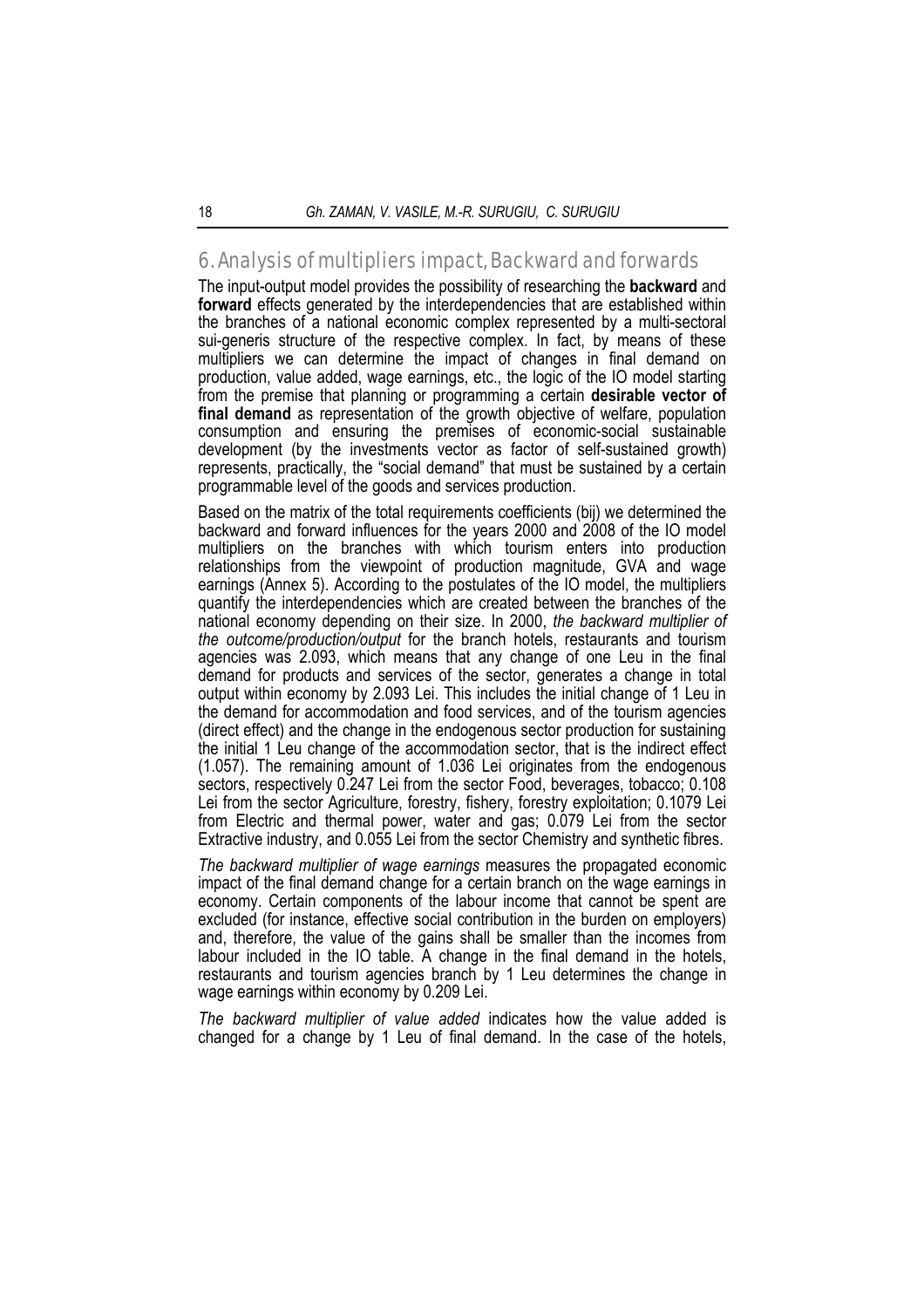restaurants and tourism agencies branch, VA is the lowest, that is 1.1398 indicating a potential of generating value added in economy as result of increasing the final demand within the sector.

The second category of multipliers, **forward multipliers,** indicate, as already mentioned in the previous chapter, the way the increase in total output of sector *j* determines the increase in total supply to all other sectors of the economy using the products of sector *j* as inputs in their production process.

*The forward multiplier of the outcome/production/output* indicate that a change by one unit in the final payments in the hotels, restaurants and tourism agencies branch trigger a change in output within economy by 1.414 units.

*The forward multiplier of wage earnings* indicates that an increase in final payments within the hospitality sector by 1 Leu triggers an increase in wage earnings within economy by 0.166 Lei.

*The forward multiplier of value added* is 0.724 for the tourism sector, which places the sector in a position **with diminished potential of generating value added** as a result of increasing final payments within the branch.

In 2008, *the backward multiplier of production* within tourism is 2.341, which means that any change in final demand for the products and services of the sector triggers a change in total output within the economy of 2.341 Lei. This includes the initial change by 1 Leu in the demand for accommodation and food services, and the tourism agencies (direct effect) and the change of the production of endogenous sectors for sustaining the initial change of 1 Leu in the production of the tourism sector, that is the indirect effect (1.035). The remaining amount of 1.306 Lei originates from the endogenous sectors, respectively 0.294 Lei from Foods, beverages, tobacco; 0.175 Lei from Agriculture, forestry, fishery, forestry exploitation; 0.115 Lei from Extractive industry; 0.111 Lei from Electric and thermal power, water, gas; 0.06 Lei from Chemistry and synthetic fibres. *The forward multiplier of the production* is 1.327, which indicates how much the output within economy changes, as a result of a one unit change in final payments in the tourism branch.

For the year 2008, the *backward* multiplier of the value added diminished and an increase by one unit in the demand in tourism generates an increase by 1.072 Lei in the value added within economy. The *forward* multiplier of VA is 0.598, stimulating VA only to a small extent within economy, generated by the increase in final payments in tourism.

With respect to the *backward* multiplier of wage earnings, the values indicate that the tourism branch has a low potential of increasing wage earnings at the level of national economy by only 0.308 Lei, as a result of increasing final demand for Hotels, restaurants, tourism agencies by 1 Leu. *The forward multiplier of wage earnings* indicates that an increase in final payments within the tourism sector by 1 Leu determines the increase in wage earnings within economy by 0.197 Lei.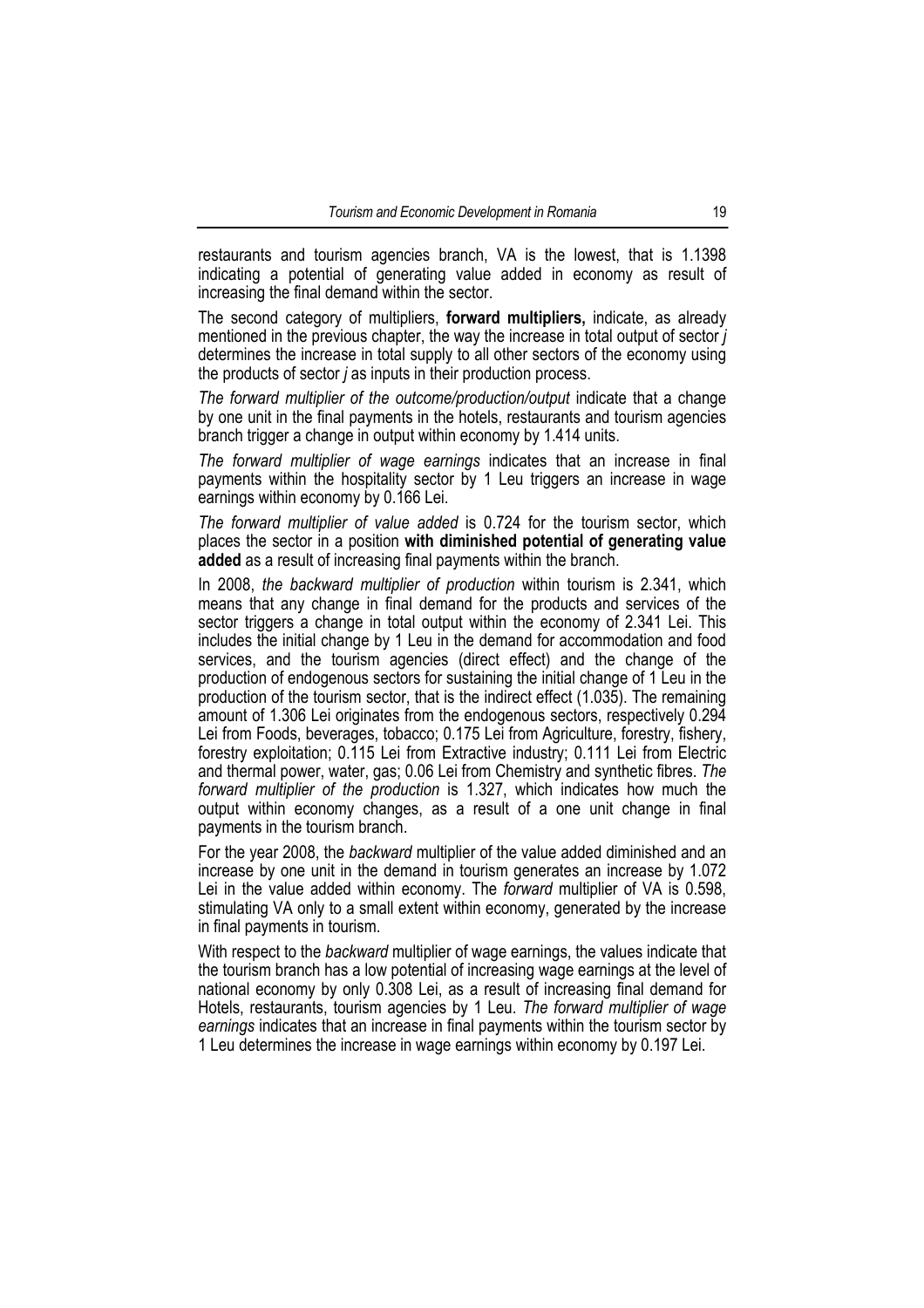|                                                  |       |                               | 2000     |           |                    |                |                                        | 2008  |                   |             |
|--------------------------------------------------|-------|-------------------------------|----------|-----------|--------------------|----------------|----------------------------------------|-------|-------------------|-------------|
|                                                  | GVA   | <b>Employees</b>              | Wage     | Gross     | Other taxes        | <b>GVA/</b>    | <b>Employees</b>                       | Wage  | Gross             | Other taxes |
|                                                  |       | OUTPUT remuneration/ earnings |          | Operating | on                 |                | OUTPUT remuneration earnings Operating |       |                   | on          |
|                                                  |       | Output                        | / Output | Surplus / | production/        |                | / Output                               |       | //Output Surplus/ | production/ |
|                                                  |       |                               |          | Output    | Output             |                |                                        |       | Output            | Output      |
| A01-A06 Agriculture, forestry,                   |       |                               |          |           |                    |                |                                        |       |                   |             |
| fishery, forestry exploitation                   | 0.515 | 0.08421                       | 0.069    | 0.431     | 0.00205            | 0.466          | 0.14441                                | 0.129 | 0.360             | 0.00240     |
| A07 - A17 Extracting industry                    | 0.447 | 0.28388                       | 0.226    | 0.160     | 0.00326            | 0.377          | 0.37898                                | 0.315 | $-0.006$          | 0.00364     |
| A18-A27 Food, beverages,                         |       |                               |          |           |                    |                |                                        |       |                   |             |
| tobacco                                          | 0.326 | 0.08176                       | 0.065    | 0.234     | 0.01045            | 0.373          | 0.13608                                | 0.121 | 0.235             | 0.00256     |
| A28-A31 Textiles, clothing,                      |       |                               |          |           |                    |                |                                        |       |                   |             |
| leather and footwear                             | 0.406 | 0.34025                       | 0.252    | 0.059     | 0.00650            | 0.417          | 0.40902                                | 0.342 | 0.004             | 0.00317     |
| A32 Wood processing industry                     |       |                               |          |           |                    |                |                                        |       |                   |             |
| (excluding furniture industry)                   | 0.403 | 0.17655                       | 0.140    | 0.225     | 0.00110            | 0.411          | 0.25381                                | 0.218 | 0.155             | 0.00304     |
| A33 -A34 Pulp and paper.                         |       |                               |          |           |                    |                |                                        |       |                   |             |
| editing and printing house                       | 0.367 | 0.15532                       | 0.124    | 0.211     | 0.00093            | 0.425          | 0.15080                                | 0.129 | 0.272             | 0.00223     |
| A35 -A40 Chemistry and                           |       |                               |          |           |                    |                |                                        |       |                   |             |
| synthetic fibres                                 | 0.186 | 0.10967                       | 0.087    | 0.107     | 0.00193            | 0.245          | 0.19445                                | 0.171 | 0.047             | 0.00300     |
| A41-A43 Drugs, detergents,                       |       |                               |          |           |                    |                |                                        |       |                   |             |
| cosmetics, other chemical                        |       |                               |          | 0.257     | 0.00163            |                |                                        | 0.213 | 0.136             | 0.00344     |
| products<br>A44-A47 Rubber and plastic           | 0.412 | 0.15367                       | 0.123    |           |                    | 0.389          | 0.24937                                |       |                   |             |
|                                                  | 0.360 | 0.20028                       |          |           |                    | 0.384          |                                        |       | 0.217             | 0.00241     |
| materials, glass                                 |       |                               | 0.159    | 0.158     | 0.00126            |                | 0.16484                                | 0.141 |                   |             |
| A48-A54 Construction materials                   | 0.359 | 0.20141                       | 0.160    | 0.156     | 0.00139            | 0.334          | 0.18350                                | 0.157 | 0.148             | 0.00219     |
| A55-A59 Metal and steel                          |       |                               |          |           |                    |                |                                        |       | 0.006             |             |
| industry                                         | 0.194 | 0.13572                       | 0.108    | 0.058     | 0.00082            | 0.153          | 0.14372                                | 0.121 |                   | 0.00303     |
| A60-A65 Machine-building                         | 0.407 | 0.29101                       | 0.232    | 0.113     | 0.00302            | 0.409          | 0.30463                                | 0.259 | 0.103             | 0.00239     |
| A67-A71 Household machines                       |       |                               |          |           |                    |                |                                        |       |                   |             |
| and appliances,                                  | 0.421 |                               | 0.147    | 0.234     |                    |                |                                        | 0.207 | 0.175             |             |
| electric and electronic products                 | 0.309 | 0.18446<br>0.24596            | 0.195    | 0.060     | 0.00247<br>0.00268 | 0.419<br>0.431 | 0.24092<br>0.16702                     | 0.142 | 0.262             | 0.00235     |
| A72-76 Transportation means<br>A77-A78 Furniture |       |                               |          |           |                    |                |                                        |       |                   | 0.00220     |
|                                                  |       |                               |          |           |                    |                |                                        |       |                   |             |
| manufacturing and other<br>industrial activities | 0.478 | 0.24625                       | 0.195    | 0.231     | 0.00122            | 0.436          | 0.33882                                | 0.299 | 0.094             | 0.00265     |
| A79-A82 Electric and thermal                     |       |                               |          |           |                    |                |                                        |       |                   |             |
| power, gas and water                             | 0.249 | 0.13624                       | 0.108    | 0.112     | 0.00108            | 0.203          | 0.12890                                | 0.107 | 0.072             | 0.00217     |
| A83 Constructions                                | 0.428 | 0.19467                       | 0.155    | 0.232     | 0.00153            | 0.466          | 0.14807                                | 0.130 | 0.316             | 0.00247     |
| A64 Wholesale and retail trade                   | 0.648 | 0.30419                       | 0.242    | 0.343     | 0.00082            | 0.595          | 0.23713                                | 0.202 | 0.354             | 0.00464     |
| A85 Hotels                                       | 0.707 | 0.11196                       | 0.089    | 0.592     | 0.00285            | 0.648          | 0.18027                                | 0.155 | 0.465             | 0.00282     |
| <b>A86 Restaurants</b>                           | 0.364 | 0.15407                       | 0.123    | 0.210     | 0.00074            | 0.274          | 0.15819                                | 0.139 | 0.114             | 0.00200     |
| A87-A92 Transports                               | 0.462 | 0.25745                       | 0.202    | 0.220     | 0.00357            | 0.548          | 0.21928                                | 0.191 | 0.343             | 0.00394     |
| A93 Tourism and touristic                        |       |                               |          |           |                    |                |                                        |       |                   |             |
| assistance agencies'                             |       |                               |          |           |                    |                |                                        |       |                   |             |
| activities                                       | 0.630 | 0.06419                       | 0.051    | 0.565     | 0.00125            | 0.655          | 0.05732                                | 0.048 | 0.596             | 0.00182     |
| A94-A95 Communications                           | 0.680 | 0.22661                       | 0.181    | 0.451     | 0.00225            | 0.641          | 0.28242                                | 0.235 | 0.354             | 0.00521     |
| A96 Financial services, banking                  |       |                               |          |           |                    |                |                                        |       |                   |             |
| and insurance                                    | 0.760 | 0.31328                       | 0.268    | 0.428     | 0.01910            | 0.552          | 0.29408                                | 0.247 | 0.208             | 0.04993     |
| A97 Real estate transactions                     | 0.613 | 0.01714                       | 0.014    | 0.595     | 0.00134            | 0.581          | 0.03261                                | 0.029 | 0.545             | 0.00318     |
| A98-A101 Services for                            |       |                               |          |           |                    |                |                                        |       |                   |             |
| enterprises                                      | 0.614 | 0.22582                       | 0.180    | 0.381     | 0.00707            | 0.458          | 0.18175                                | 0.152 | 0.284             | 0.00234     |
| A102-A105 Collective, social                     |       |                               |          |           |                    |                |                                        |       |                   |             |
| and personal services                            | 0.567 | 0.44794                       | 0.333    | 0.115     | 0.00476            | 0.596          | 0.48210                                | 0.378 | 0.110             | 0.00419     |
|                                                  |       |                               |          |           |                    |                |                                        |       |                   |             |

Table 2. Share of GVA, wage earnings (wages and gross earnings) in total output of Romania

Source: Based on NIS data.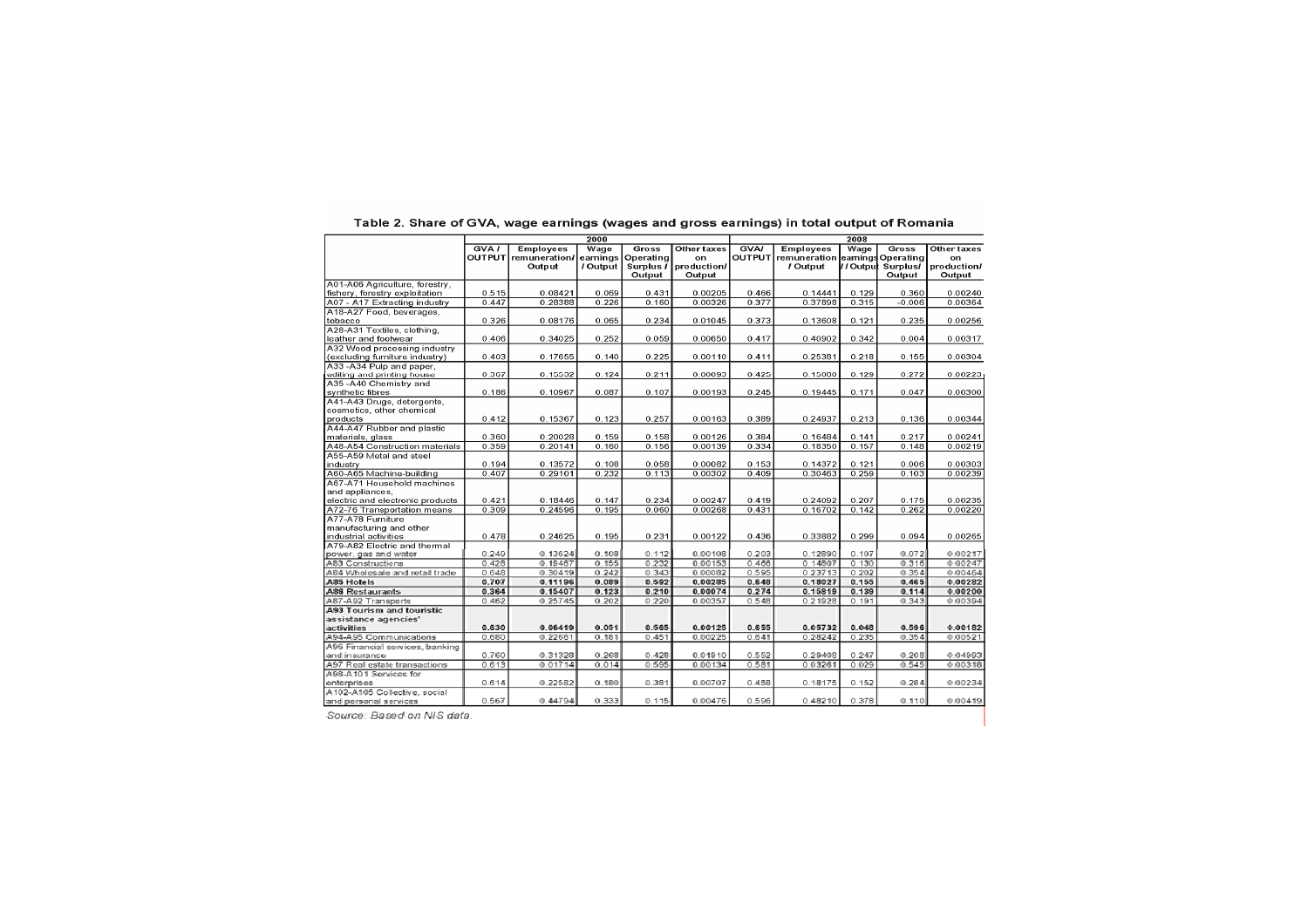In Table 2, on the basis of the  $b_{ii}$  coefficients we computed the share they held in the years 2000 and 2008 in total production of fundamental components of value added, remuneration, gross operating surplus, other taxes on production.

The data of this table provide for a multi-sectoral comparative framework which is extremely useful for decision maker with respect to the impact that various exogenous variants of final demand might have on the components of value added within a national economy by using the matrix of the technical coefficients and inversely. Thus, it can be noticed that the GVA share in total output in the nomenclature of aggregate branches used in the year 2008 varies between 0.655 (tourism agencies) and 0.153 (metal and steel industry), while the share of wage earnings varies between 0.03261 (real estate transactions) and 0.48210 (social, collective, personal services).

## **Table 3. Share of the tourism branch disaggregated by branches in total national output computed by means of backward output multipliers from 2008**

*(billion lei)* 

| <b>TURNOVER</b>      | 2000   | 2001   | 2002   | 2003   | 2004   | 2005   | 2006   | 2007   | 2008   |
|----------------------|--------|--------|--------|--------|--------|--------|--------|--------|--------|
| Accomodation         | 2.62   | 3.96   | 5.16   | 6.48   | 9.76   | 9.45   | 12.22  | 15.04  | 18.86  |
|                      |        |        |        |        |        |        |        |        |        |
| Restaurant           | 2.03   | 2.67   | 4.07   | 5.72   | 7.56   | 8.30   | 12.50  | 14.99  | 20.55  |
| Railway passenger    |        |        |        |        |        |        |        |        |        |
| transportation       | 1.97   | 2.29   | 3.07   | 3.80   | 4.87   | 3.71   | 3.81   | 4.23   | 2.33   |
| Road passenger       |        |        |        |        |        |        |        |        |        |
| transportation       | 1.13   | 1.75   | 2.23   | 3.70   | 4.98   | 5.99   | 7.48   | 8.88   | 9.96   |
| Water passenger      |        |        |        |        |        |        |        |        |        |
| transportation       | 0.01   | 0.02   | 0.02   | 0.02   | 0.03   | 0.03   | 0.04   | 0.04   | 0.09   |
| Air passenger        |        |        |        |        |        |        |        |        |        |
| transportation       | 0.78   | 1.22   | 1.50   | 1.72   | 1.94   | 2.40   | 2.84   | 4.14   | 3.98   |
| Tourism agencies     | 0.87   | 1.10   | 1.46   | 1.43   | 2.05   | 2.64   | 3.54   | 4.57   | 6.63   |
| Transportation       |        |        |        |        |        |        |        |        |        |
| equipment rental     | 0.12   | 0.34   | 0.69   | 0.70   | 0.49   | 0.64   | 0.52   | 0.80   | 1.33   |
| Cultural activities  | 0.06   | 0.14   | 0.14   | 0.15   | 0.38   | 0.41   | 0.50   | 0.60   | 0.55   |
| Sports and leisure   |        |        |        |        |        |        |        |        |        |
| activities           | 1.19   | 1.36   | 1.16   | 1.94   | 3.07   | 3.95   | 6.04   | 8.07   | 6.27   |
| <b>TOTAL TOURISM</b> | 10.77  | 14.84  | 19.51  | 25.64  | 35.12  | 37.51  | 49.50  | 61.36  | 70.55  |
| <b>TOTAL ECONOMY</b> | 143.51 | 208.13 | 274.64 | 354.90 | 463.58 | 526.19 | 644.50 | 785.60 | 975.52 |
| % TOURISM IN         |        |        |        |        |        |        |        |        |        |
| <b>TOTAL ECONOMY</b> | 7.51   | 7.13   | 7.10   | 7.23   | 7.58   | 7.13   | 7.68   | 7.81   | 7.23   |

*Source: Based on NIS data.*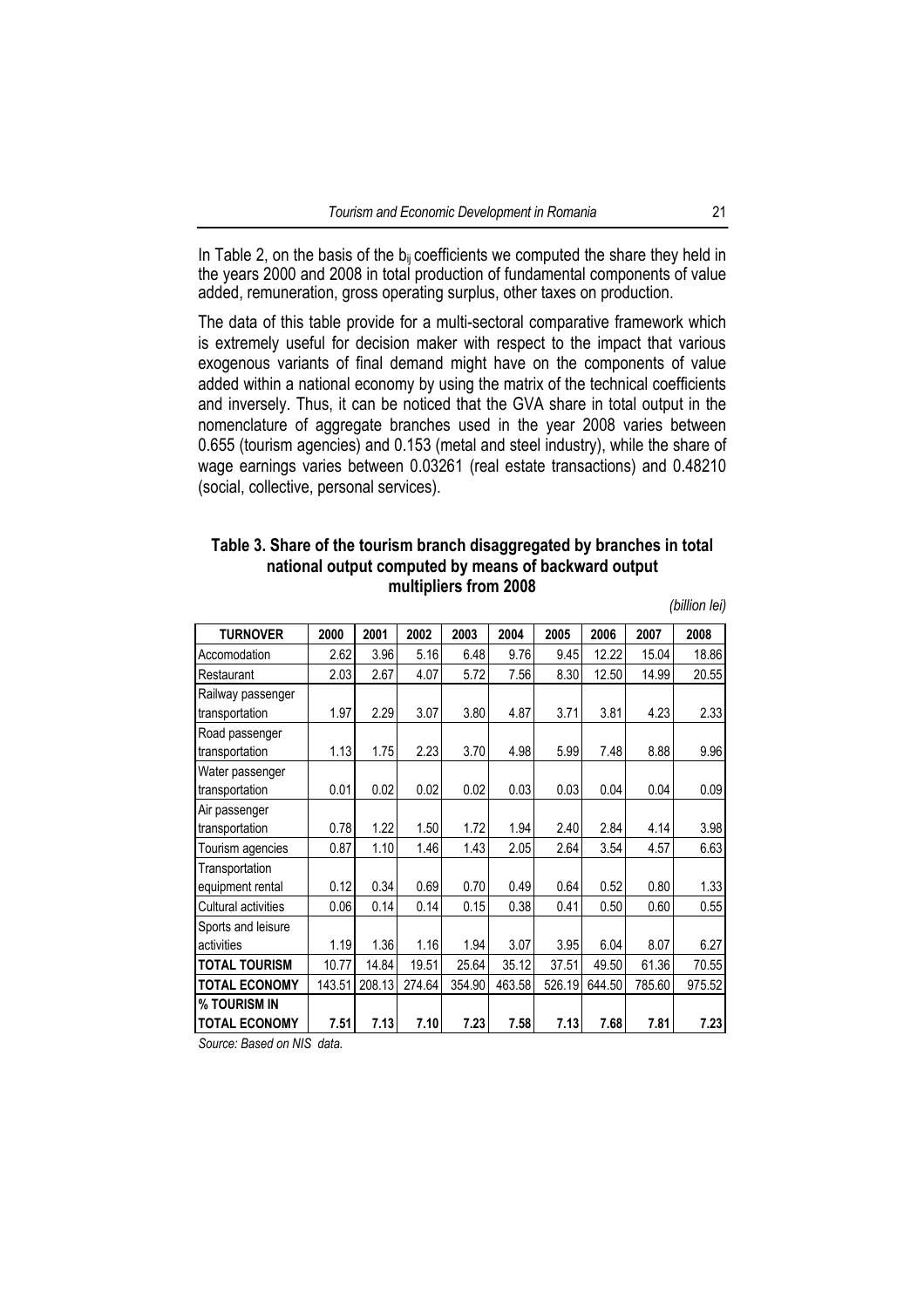Table 3 presents the shares in the years 2000 and 2008 of the tourism branch, disaggregated by branches based on the IO model multipliers from 2000 and 2008. The computations highlight in the last three years, both in a multiplier variant and in the other one, a decreasing trend of the tourism share in total output of national economy, before the full outburst of the economic crisis in the year 2009. The total values of the tourism sector, as defined in the present paper, computed by means of the *backward* production multipliers vary at the level of 7-8%, with lower values for the determining based on the multiplier values for the year 2008.

*Figure 1: Share of the tourism branch in total national output computed by using backward production multipliers from 2000 and 2008* 



*A = Share of the tourism branch in total national output computed by using backward production multipliers from 2000.* 

*B = Share of the tourism branch in total national output computed by using backward production multipliers from 2008.* 

*Source: own calculations based on NIS data.* 

As a general conclusion of the IO model, we present the size of multipliers within the branch tourism that shows the highest level of the restaurants component, followed by transports and collective, social and personal services, both in 2000 and 2008.

|                                                        | 2000  | 2008  |
|--------------------------------------------------------|-------|-------|
| A85-86.93 HOTELS, RESTAURANTS, TOURISM AGENCIES        | 2.093 | 2.341 |
| A85 Hotels                                             | 1.678 | 1.877 |
| A86 Restaurants                                        | 2.545 | 2.814 |
| A93 Activities of tourism agencies and travel agencies | 1.816 | 1.796 |
| A87-A92 Transports                                     | 2.347 | 2.089 |
| A102-A105 Collective, social, personal services        | 2.057 | 2.002 |

**Table 4. Backward production multipliers** 

*Source*: *Own calculations based on NIS data.*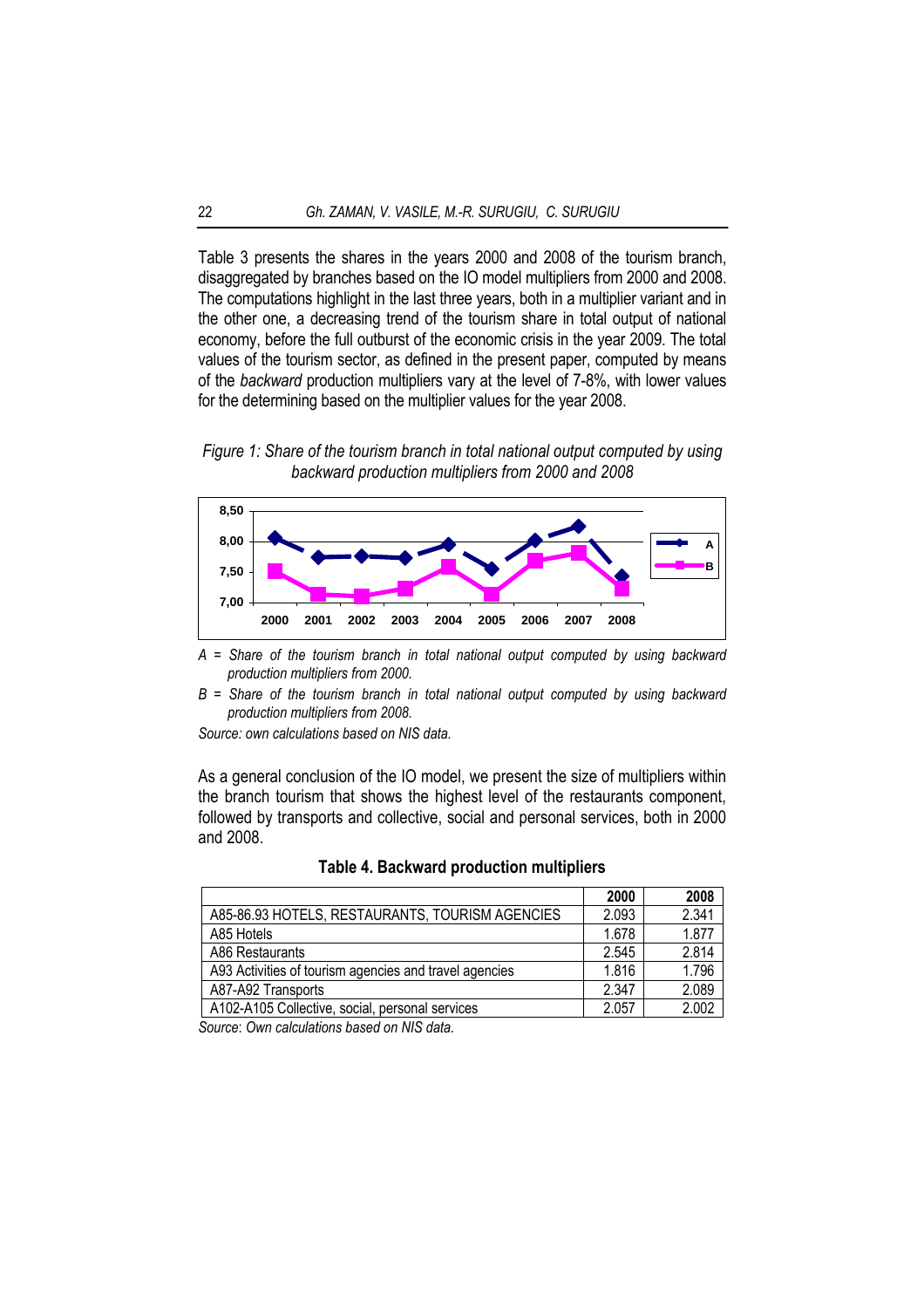The size of the multipliers underwent a slight growth in 2008 against 2000 which, unfortunately, was counteracted by the crisis in the years 2009 and 2010.

## Some final remarks

The analysis of the economic-social contribution of tourism by its three components (hotels, restaurants, travel agencies) based on the IO model highlights, firstly, the complex character of this branch as a consumer of production from other branches and the production supplier to the other branches in the nomenclature of the IO model. The IO model represents an **analysis and forecasting tool** for the multisectorial structure of the national economy, in general, and for the macroeconomic contribution of this sector (branch), in particular, taking into account the total interdependencies between the branches of a national economy.

Under the terms of the Input-Output Analysis, a comparison was made for the matrix of technical coefficients  $(a_{ii})$  and the one of the total requirements coefficients ( $(E-A)^{-1}$  or  $b_{ii}$ ) by means of which we determined the direct and propagated effects within the national economy. The "tourism" branch is *par excellence* a predominantly final branch (only 15% of the production is allocated to intermediate consumption, the rest of 85% being allotted to final consumption (public-private consumption, investments and export-import).

According to its position of predominantly final branch, tourism has a great impact on the national economy by the vector of final demand, the possible and/or desirable variants of which for the future represent, practically, an economic-social demand that must be satisfied by variants of total output.

Elements of the backward and forward multipliers are used in relation to value added components for determining the intensity of the influence that tourism has either directly or propagated on the VA elements by branches of the economy.

The issue of time constancy of the technical coefficients was studied by comparing these coefficients in row (output) and column (input), highlighting the groups of coefficients with insignificant changes with quasi-constant coefficients and strongly changed coefficients.

It is interesting to underline the fact that the change in the coefficient magnitude occurs mostly in columns, at the inputs of the "tourism" branch from other branches, the  $a_{ii}$  coefficients in the row showing a higher structural stability than the ones in column.

Tourism shows important influences in the economic-social life, developing constantly due to changes in society. At national level, it is required to adopt measures for stimulating tourism development, considering its potential to stimulate demand also for other economic branches.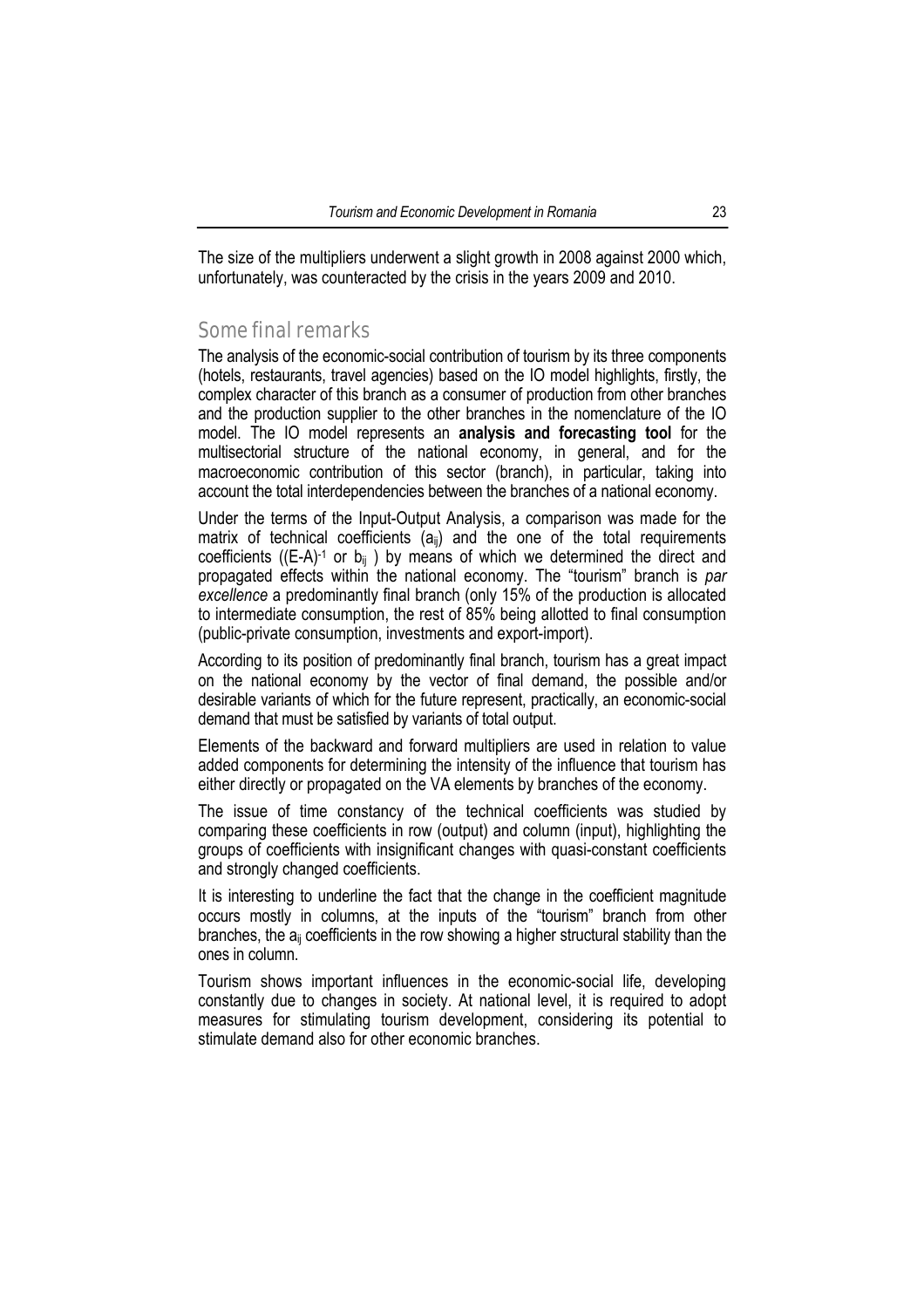#### **Annex 1**

## **Macroeconomic indicators in tourism, disaggregated by sub-branches and aggregated per total**

|                                | 85 Hotels |        | <b>86 Restaurants</b> |         | 93 Activities of<br>tourism and<br>tourist assistance<br>agencies |        | Total    |                         | 85+86+93=Hotels.<br><b>Restaurants and</b><br><b>Travel agencies</b> |         | Share of tourism<br>branch<br>(85+86+93=Hotels,<br><b>Restaurants, Travel</b><br>agencies) in total<br>national-Romania % |       |
|--------------------------------|-----------|--------|-----------------------|---------|-------------------------------------------------------------------|--------|----------|-------------------------|----------------------------------------------------------------------|---------|---------------------------------------------------------------------------------------------------------------------------|-------|
|                                | 2000      | 2008   | 2000                  | 2008    | 2000                                                              | 2008   | 2000     | 2008                    | 2000                                                                 | 2008    | 2000                                                                                                                      | 2008  |
| Market output - total          | 1266      | 7808.5 | 1110.9                | 11362.6 | 272.7                                                             | 2788   | 86830.5  | 706614.2                | 2649.6                                                               | 21959.1 | 3.051                                                                                                                     | 3.108 |
| <b>Goods and services</b>      |           |        |                       |         |                                                                   |        |          |                         |                                                                      |         |                                                                                                                           |       |
| production - total             | 1266      | 7808.5 | 1110.9                | 11362.6 | 0                                                                 | 0.4    | 113072   | 852350                  | 2376.9                                                               | 19171.5 | 2.102                                                                                                                     | 2.249 |
| Intra-community import         |           |        |                       |         |                                                                   |        |          |                         |                                                                      |         |                                                                                                                           |       |
| of goods and services          | 0         | 834.7  | 0                     | 584     | 272.7                                                             | 2788.4 | $\Omega$ | 136993                  | 272.7                                                                | 4207.1  | 0.000                                                                                                                     | 3.071 |
| <b>Extra-community import</b>  |           |        |                       |         |                                                                   |        |          |                         |                                                                      |         |                                                                                                                           |       |
| of goods and services          | 0         | 385    | $\mathbf{0}$          | 269.4   | 0                                                                 | 0      | 0        | 56892.8                 | 0                                                                    | 654.4   | 0.000                                                                                                                     | 1.150 |
| Import of goods and            |           |        |                       |         |                                                                   |        |          |                         |                                                                      |         |                                                                                                                           |       |
| services                       | 153.7     | 1219.7 | 114.1                 | 853.4   | 0                                                                 | 0      | 22796.8  | 193885.8                | 267.8                                                                | 2073.1  | 1.175                                                                                                                     | 1.069 |
| Tax on product - total         | 46.8      | 647.1  | 72.1                  | 888.9   | 43.1                                                              | 144.6  | 6629.9   | 51620.4                 | 162                                                                  | 1680.6  | 2.443                                                                                                                     | 3.256 |
| Tax on product - VAT           | 46.8      | 647.1  | 72.1                  | 888.9   | 0                                                                 | 144.6  | 3790.5   | 35650.7                 | 118.9                                                                | 1680.6  | 3.137                                                                                                                     | 4.714 |
| <b>Subventions per product</b> | $-0.9$    | 0      | 0                     | 0       | 0                                                                 | 0      | $-598.2$ | $-1179.4$               | $-0.9$                                                               | 0       | 0.150                                                                                                                     | 0.000 |
| Total resources per            |           |        |                       |         |                                                                   |        |          |                         |                                                                      |         |                                                                                                                           |       |
| product                        | 1465.6    | 9675.3 | 1297.1                | 13104.9 | 315.8                                                             |        |          | 2933 141900.5 1096676.8 | 3078.5                                                               | 25713.2 | 2.169                                                                                                                     | 2.345 |
| <b>Intermediary</b>            |           |        |                       |         |                                                                   |        |          |                         |                                                                      |         |                                                                                                                           |       |
| consumption                    | 348.7     | 1178   | 341                   | 2855.2  | 23.1                                                              | 77.3   | 62582.3  | 456212.7                | 712.8                                                                | 4110.5  | 1.139                                                                                                                     | 0.901 |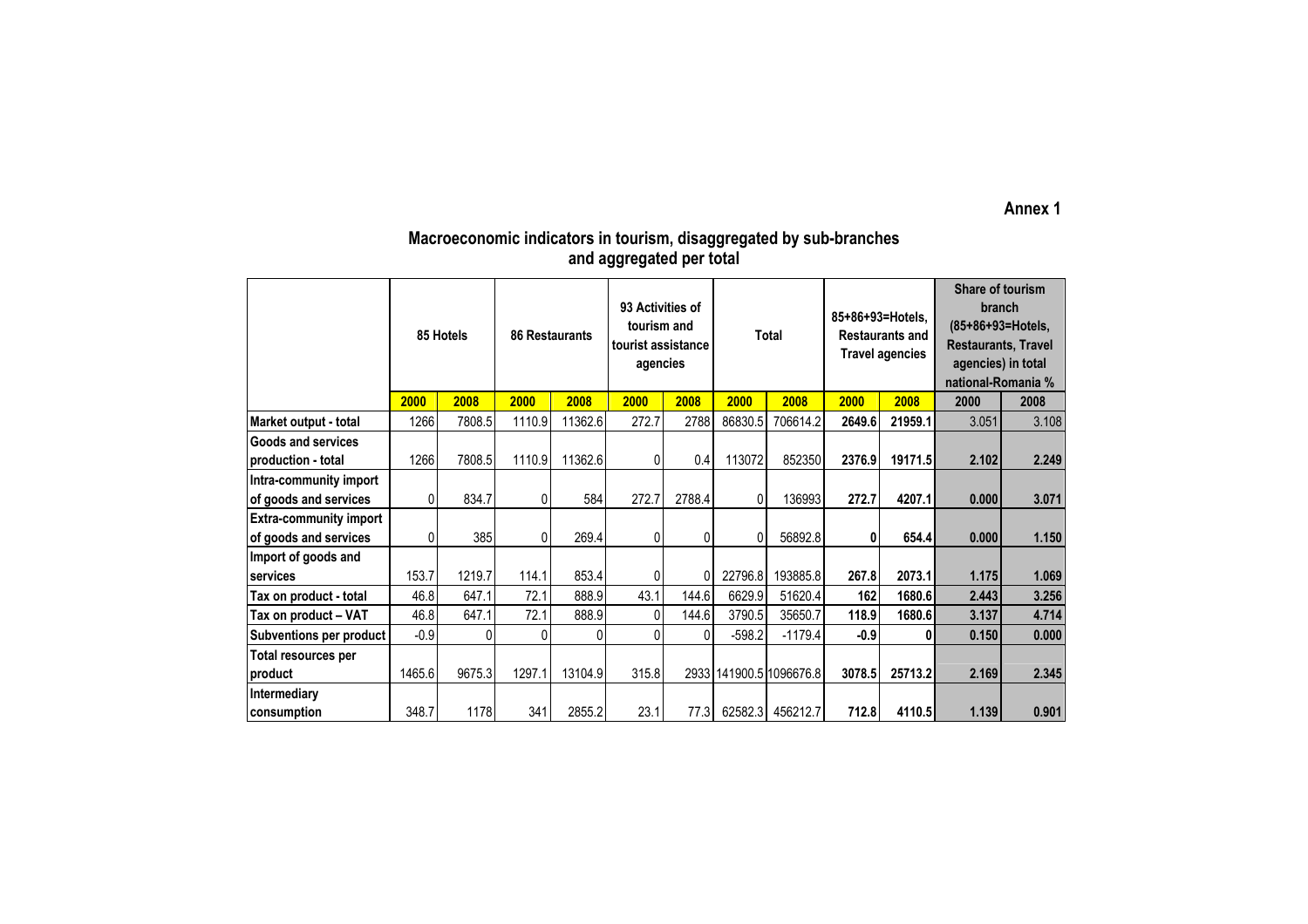|                                | 85 Hotels |        | <b>86 Restaurants</b> |        | 93 Activities of<br>tourism and<br>tourist assistance<br>agencies |        | Total   |          | 85+86+93=Hotels.<br><b>Restaurants and</b><br><b>Travel agencies</b> |         | Share of tourism<br><b>branch</b><br>(85+86+93=Hotels,<br><b>Restaurants, Travel</b><br>agencies) in total<br>national-Romania % |       |
|--------------------------------|-----------|--------|-----------------------|--------|-------------------------------------------------------------------|--------|---------|----------|----------------------------------------------------------------------|---------|----------------------------------------------------------------------------------------------------------------------------------|-------|
|                                | 2000      | 2008   | 2000                  | 2008   | 2000                                                              | 2008   | 2000    | 2008     | 2000                                                                 | 2008    | 2000                                                                                                                             | 2008  |
| <b>Effective final</b>         |           |        |                       |        |                                                                   |        |         |          |                                                                      |         |                                                                                                                                  |       |
| consumption of                 |           |        |                       |        |                                                                   |        |         |          |                                                                      |         |                                                                                                                                  |       |
| <b>Inouseholds</b>             | 1062.1    | 6977.6 | 908.5                 | 8996.3 | 292.7                                                             | 2855.7 | 39581.9 | 298007.1 | 2263.3                                                               | 18829.6 | 5.718                                                                                                                            | 6.319 |
| <b>Final total consumption</b> | 1062.1    | 6977.6 | 908.5                 | 8996.3 | 292.7                                                             | 2855.7 | 49752.7 | 374798.7 | 2263.3                                                               | 18829.6 | 4.549                                                                                                                            | 5.024 |
| Intra-community export         |           |        |                       |        |                                                                   |        |         |          |                                                                      |         |                                                                                                                                  |       |
| of goods and services          |           | 1151   |                       | 920.5  | 0                                                                 | 0      |         | 95868.3  | 0                                                                    | 2071.5  | 0.000                                                                                                                            | 2.161 |
| <b>Extra-community export</b>  |           |        |                       |        |                                                                   |        |         |          |                                                                      |         |                                                                                                                                  |       |
| of goods and services          | 0         | 368.7  |                       | 332.9  | 0                                                                 | 0      | 0       | 36131.1  | 0                                                                    | 701.6   | 0.000                                                                                                                            | 1.942 |
| <b>Export of goods and</b>     |           |        |                       |        |                                                                   |        |         |          |                                                                      |         |                                                                                                                                  |       |
| services                       | 54.8      | 1519.7 | 47.6                  | 1253.4 |                                                                   | 0      | 18933.5 | 131999.4 | 102.4                                                                | 2773.1  | 0.541                                                                                                                            | 2.101 |

*Source: Own calculations based on NIS data.*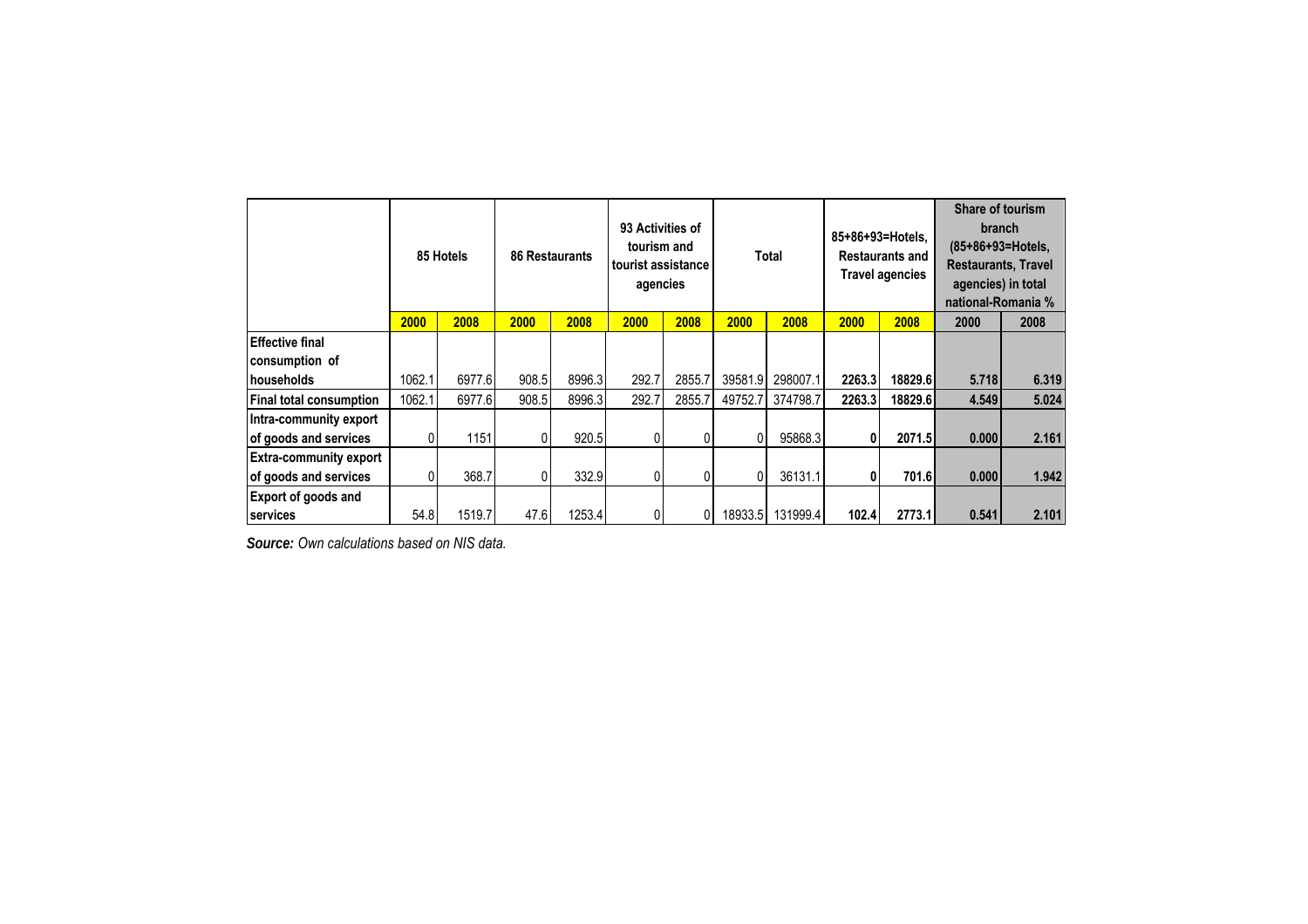#### **Annex 2**

## Technical coefficients a<sub>ij</sub> of the "Tourism" branch in column (inputs) in the years 2000 and 2008

|                | 2000                                        |                           | 2008            |                                           |                           |  |  |  |
|----------------|---------------------------------------------|---------------------------|-----------------|-------------------------------------------|---------------------------|--|--|--|
| Ord.<br>No.    | Input supplying branch                      | aij<br><b>Coefficient</b> | Ord.<br>No.     | Input supplying branch                    | aij<br><b>Coefficient</b> |  |  |  |
|                | A18-A27 Foods, beverages, tobacco           | 0,39742                   |                 | A18-A27 Foods, beverages, tobacco         | 0,45412                   |  |  |  |
| $\overline{2}$ | A85-86-93 - Hotels, restaurants, travel     |                           |                 | A94-A95 - Communications                  |                           |  |  |  |
|                | agencies                                    | 0,20546                   | 2               |                                           | 0,11661                   |  |  |  |
| 3              | A79-A82-Electric and thermal power, gas,    |                           |                 | A01-A06 - Agriculture, forestry, fishery, |                           |  |  |  |
|                | water                                       | 0,08704                   | 3               | forestry exploitation                     | 0,10219                   |  |  |  |
| 4              | A94-A95 - Communications                    |                           |                 | A79-A82- Electric and thermal power, gas, |                           |  |  |  |
|                |                                             | 0.07958                   | 4               | water                                     | 0,10208                   |  |  |  |
| 5              | A28-A31 - Textiles, clothing, leather,      |                           |                 | A85-86-93 - Hotels, restaurants, travel   |                           |  |  |  |
|                | footwear                                    | 0.06817                   | 5               | agencies                                  | 0,09299                   |  |  |  |
| 6              | A87-A92 - Transports                        | 0,06430                   | 6               | A87-A92 - Transports                      | 0,06273                   |  |  |  |
| 7              | A96 - Financial services, banking and       |                           |                 | A96 - Financial services, banking and     |                           |  |  |  |
|                | insurance                                   | 0,05768                   |                 | insurance                                 | 0,06273                   |  |  |  |
| 8              | A35-A40 - Chemistry and synthetic fibres    |                           |                 | A101-A105 - Collective, social and        |                           |  |  |  |
|                |                                             | 0,05440                   | 8               | personal services                         | 0,05204                   |  |  |  |
| 9              | A83 - Constructions                         | 0,04209                   | 9               | A83 - Constructions                       | 0,05115                   |  |  |  |
| 10             | A101-A105 - Collective, social and personal |                           |                 | A28-A31 - Textiles, clothing, leather and |                           |  |  |  |
|                | services                                    | 0,03317                   | 10              | footwear                                  | 0,04686                   |  |  |  |
| 11             | A97 - Real estate transactions              | 0,03064                   | 11              | A35-A40 - Chemistry and synthetic fibres  | 0,04646                   |  |  |  |
| 12             | A41-A43 -Drugs, detergents, cosmetics,      |                           |                 | A44-A47 - Rubber, plastic materials and   |                           |  |  |  |
|                | other chemical products                     | 0,03015                   | 12 <sup>°</sup> | alass                                     | 0,04415                   |  |  |  |
| 13             | A01-A06 - Agriculture, forestry, fishery,   |                           |                 | A97 - Real estate transactions            |                           |  |  |  |
|                | forestry exploitation                       | 0,02405                   | 13              |                                           | 0,03952                   |  |  |  |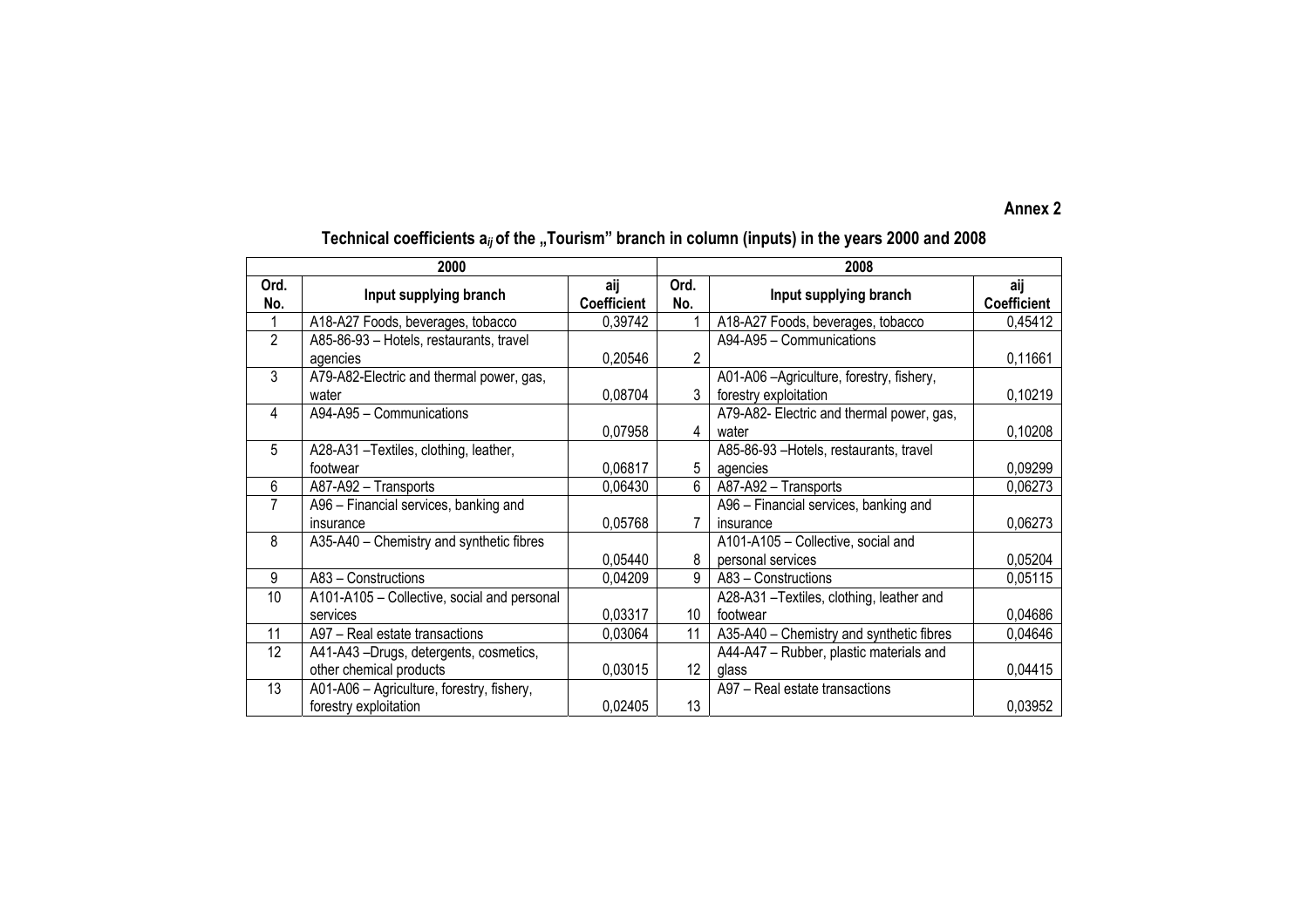|             | 2000                                         |                           |             | 2008                                         |                           |
|-------------|----------------------------------------------|---------------------------|-------------|----------------------------------------------|---------------------------|
| Ord.<br>No. | Input supplying branch                       | aij<br><b>Coefficient</b> | Ord.<br>No. | Input supplying branch                       | aij<br><b>Coefficient</b> |
| 14          | A44-A47 - Rubber, plastic materials and      |                           |             | A98-A101 - Services for enterprises          |                           |
|             | glass                                        | 0,02257                   | 14          |                                              | 0,02614                   |
| 15          | A77-A78 - Furniture manufacturing and        |                           |             | A67-A71-Household machinery and              |                           |
|             | other industrial activities                  | 0,02050                   | 15          | appliances, electric and electronic products | 0,02223                   |
| 16          | A32 -Wood processing industry (excluding     |                           |             | A77-A78-Furniture manufacturing and          |                           |
|             | furniture manufacturing)                     | 0.01820                   | 16          | other industrial activities                  | 0,02126                   |
| 17          | A67-A71 - Household machinery and            |                           |             | A41-A43 -Drugs, detergents, cosmetics,       |                           |
|             | appliance, electric and electronic products  | 0.01340                   | 17          | other chemical products                      | 0,02084                   |
| 18          | A07-A17 - Extracting industry                | 0.01270                   | 18          | A48-A54 - Construction materials             | 0.01961                   |
| 19          | A33-A34 - Pulp, paper, editing, and printing |                           |             | A60-A65 - Machine building                   |                           |
|             | house,                                       | 0.01079                   | 19          |                                              | 0.01345                   |
| 20          | A48-A54 - Construction materials             |                           |             | A33-A34 - Pulp, paper, editing, and printing |                           |
|             |                                              | 0.00861                   | 20          | house,                                       | 0,01265                   |
| 21          | A98-A101 - Enterprise services               | 0,00777                   | 21          | A72-A76 - Transport means                    | 0.00815                   |
| 22          | A72-A76 - Transport means                    |                           |             | A32-Wood processing industry (excluding      |                           |
|             |                                              | 0,00564                   | 22          | furniture industry)                          | 0,00788                   |
| 23          | A60-A65 - Machine building                   | 0,00347                   | 23          | A07-A17 - Extracting industry                | 0,00496                   |
| 24          | A55-A59 - Metal and steel industry           | 0.00094                   | 24          | A55-A59 - Metal and steel industry           | 0,00140                   |

*Source: Own calculations based on data from NIS input-output tables.*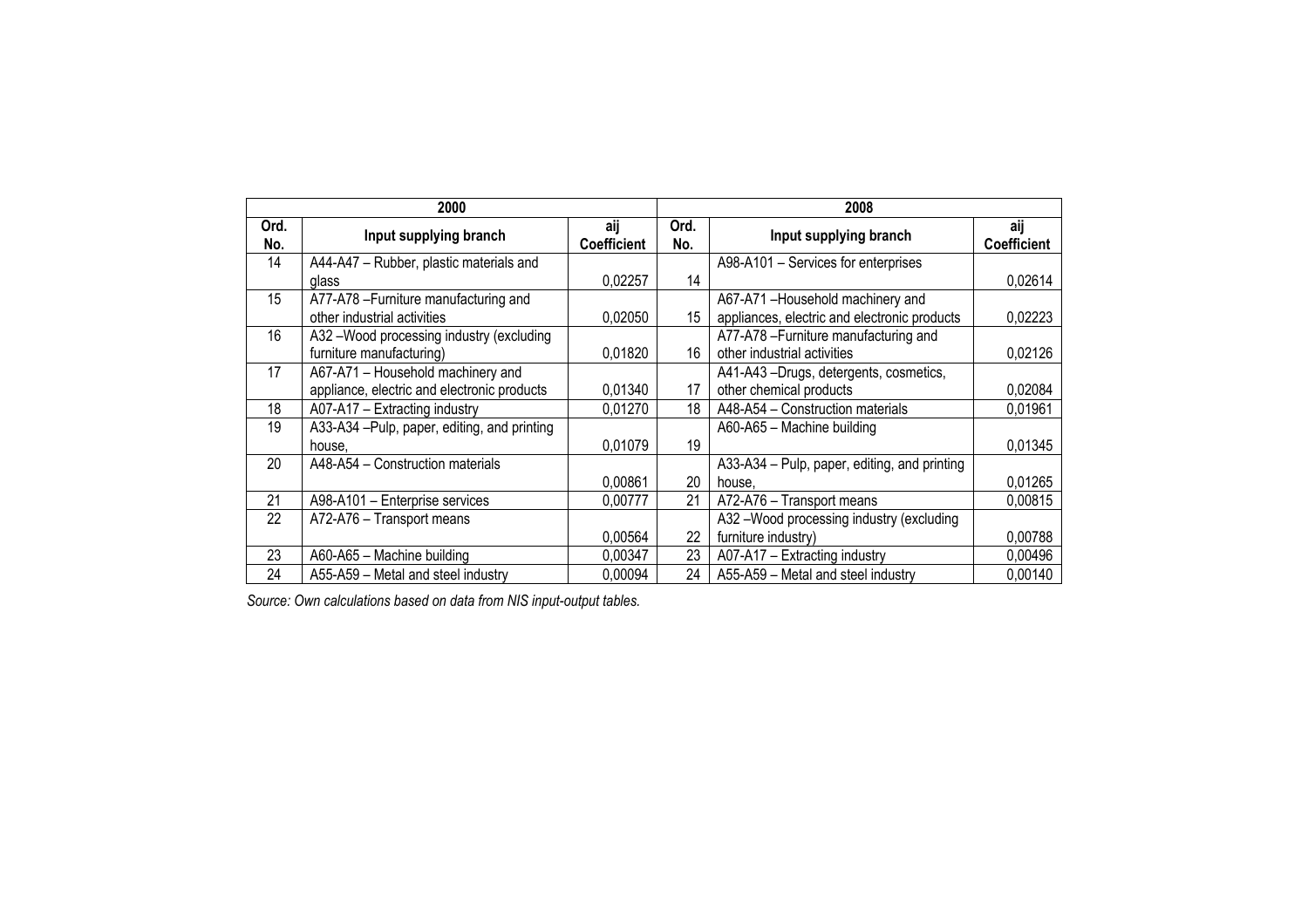#### **Annex 3**

|               |            | A85-86,93 HOTELS, RESTAURANTS, TOURISM AGENCIES |               |               |            |               |               |
|---------------|------------|-------------------------------------------------|---------------|---------------|------------|---------------|---------------|
|               | 2000       |                                                 | 2000          |               | 2008       |               | 2008          |
|               | bij-aij    |                                                 | bij-aij       |               | bij-aij    |               | bij-aij       |
| <b>BRANCH</b> | <b>ROW</b> | <b>BRANCH</b>                                   | <b>COLUMN</b> | <b>BRANCH</b> | <b>ROW</b> | <b>BRANCH</b> | <b>COLUMN</b> |
| A85-86,93     | 1.074483   | A85-86,93                                       | 1.074483      | A85-86,93     | 1.027550   | A85-86,93     | 1.027550      |
| A72-76        | 0.017692   | A18-A27                                         | 0.340367      | A55-A59       | 0.012465   | A07 - A17     | 0.325377      |
| A35-A40       | 0.016844   | A01-A06                                         | 0.294628      | A41-A43       | 0.011839   | A01-A06       | 0.308051      |
| A55-A59       | 0.016804   | A79-A82                                         | 0.251323      | A79-A82       | 0.010875   | A18-A27       | 0.281354      |
| A41-A43       | 0.016274   | A07 - A17                                       | 0.251144      | A35-A40       | 0.010713   | A79-A82       | 0.228780      |
| A60-A65       | 0.016153   | A35 - A40                                       | 0.150148      | A48-A54       | 0.009831   | A98-A101      | 0.142616      |
| A67-A71       | 0.014836   | A28-A31                                         | 0.103973      | A67-A71       | 0.009689   | A35 - A40     | 0.123453      |
| A79-A82       | 0.014793   | A96                                             | 0.103708      | A96           | 0.009627   | A44-A47       | 0.094255      |
| A48-A54       | 0.014298   | A94-A95                                         | 0.090249      | A44-A47       | 0.009407   | A60-A65       | 0.090861      |
| A44-A47       | 0.014270   | A44-A47                                         | 0.078187      | A60-A65       | 0.009207   | A94-A95       | 0.086147      |
| A87-A92       | 0.013566   | A67-A71                                         | 0.075044      | A33-A34       | 0.009172   | A55-A59       | 0.082302      |
| A07 - A17     | 0.012907   | A98-A101                                        | 0.071933      | A07 - A17     | 0.009080   | A67-A71       | 0.068933      |
| A83           | 0.012680   | A87-A92                                         | 0.058954      | A72-76        | 0.008482   | A87-A92       | 0.064887      |
| A28-A31       | 0.012418   | A55-A59                                         | 0.057450      | A28-A31       | 0.008257   | A96           | 0.058633      |
| A33-A34       | 0.011570   | A102-A105                                       | 0.056262      | A102-A105     | 0.007650   | A102-A105     | 0.053317      |
| A77-A78       | 0.010952   | A60-A65                                         | 0.049551      | A77-A78       | 0.007139   | A33-A34       | 0.044423      |
| A98-A101      | 0.010407   | A41-A43                                         | 0.046363      | A18-A27       | 0.007015   | A28-A31       | 0.042281      |
| A32           | 0.009549   | A33-A34                                         | 0.044259      | A98-A101      | 0.006310   | A41-A43       | 0.038339      |

## Dij coefficients in the "Tourism" branch (85+86+93), in the years 2000 and 2008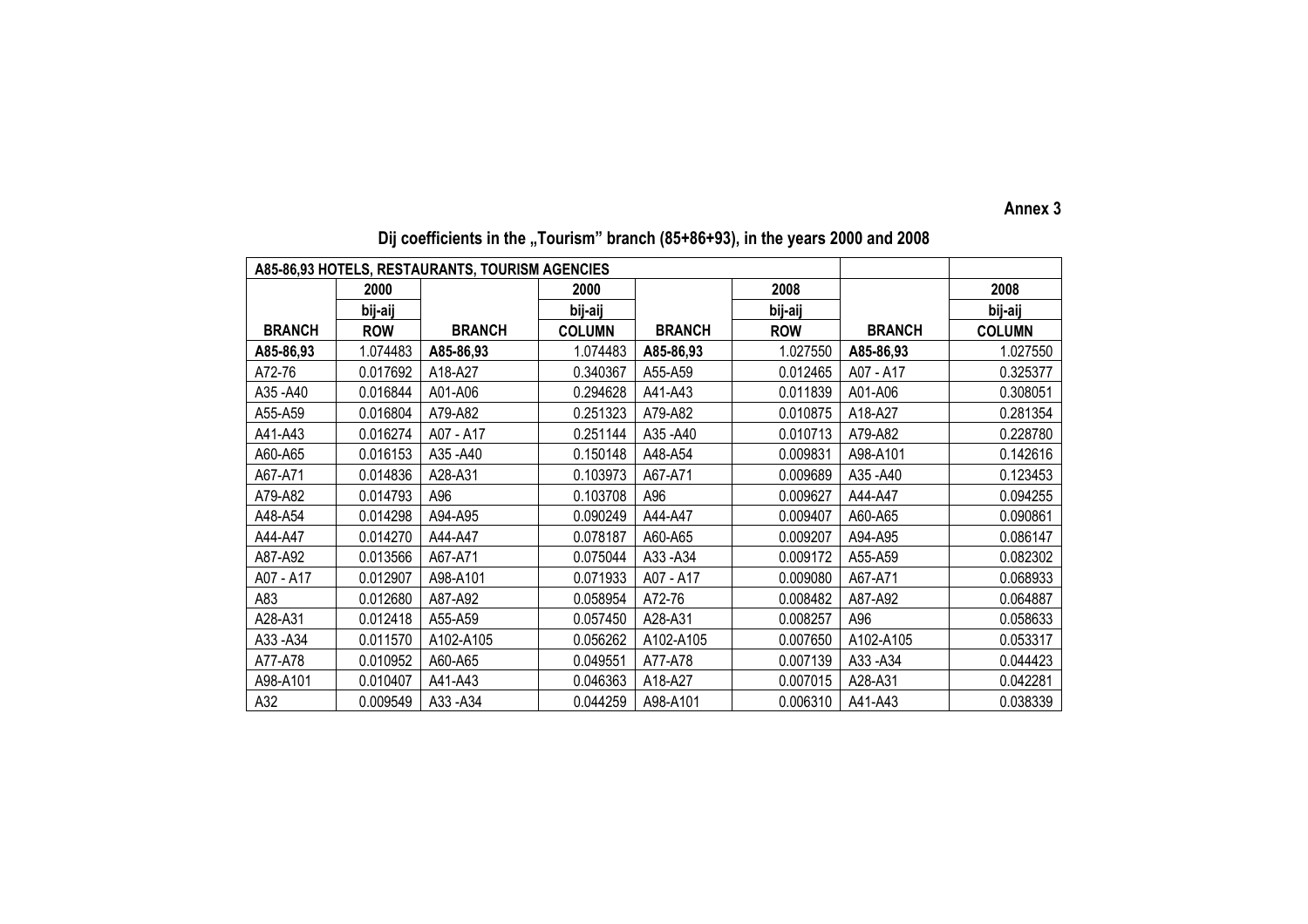|               | 2000       |               | 2000          |               | 2008       |               | 2008          |
|---------------|------------|---------------|---------------|---------------|------------|---------------|---------------|
|               | bij-aij    |               | bij-aij       |               | bij-aij    |               | bij-aij       |
| <b>BRANCH</b> | <b>ROW</b> | <b>BRANCH</b> | <b>COLUMN</b> | <b>BRANCH</b> | <b>ROW</b> | <b>BRANCH</b> | <b>COLUMN</b> |
| A84           | 0.006760   | A97           | 0.019211      | A94-A95       | 0.005362   | A32           | 0.023446      |
| A94-A95       | 0.006097   | A72-76        | 0.017624      | A97           | 0.004940   | A72-76        | 0.018066      |
| A01-A06       | 0.005302   | A77-A78       | 0.013443      | A01-A06       | 0.004933   | A77-A78       | 0.011027      |
| A96           | 0.004340   | A84           | 0.000000      | A84           | 0.004838   | A84           | 0.000000      |

*Source: Own calculations based on NIS data.*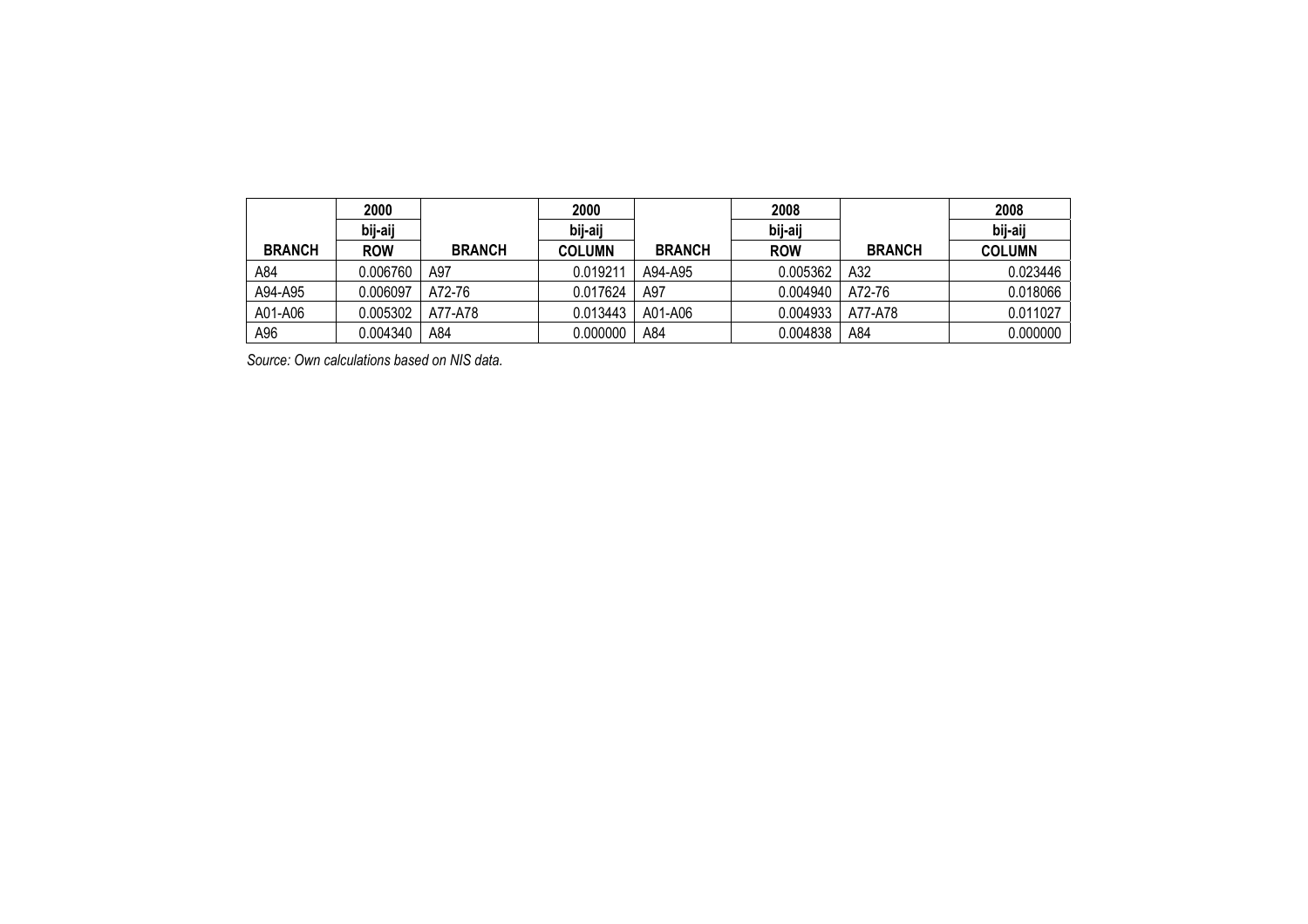#### **Annex 4**

### **Evolution of the a(ij) and b(ij) coefficients relationship\* in 2008 against the year 2000 for the tourism branch, aggregated (85+86+93=hotels, restaurants and travel agencies)**

|               | 2008/2000                                   |               | 2008/2000                                            |               | 2008/2000                            |               | 2008/2000                            |
|---------------|---------------------------------------------|---------------|------------------------------------------------------|---------------|--------------------------------------|---------------|--------------------------------------|
| <b>Branch</b> | Coefficients (aij) -<br>output distribution | <b>Branch</b> | <b>Coefficients</b><br>(bij) -output<br>distribution | <b>Branch</b> | Coefficients (aij) -<br>branch input | <b>Branch</b> | Coefficients (bij) -<br>branch input |
| A102-A105     | 3.56041                                     | A96           | 3.28319                                              | A01-A06       | 4.78253                              | A98-A101      | 2.44988                              |
| A96           | 3.55549                                     | A102-A105     | 1.87487                                              | A98-A101      | 3.67407                              | A60-A65       | 2.28780                              |
| A01-A06       | 2.98941                                     | A01-A06       | 1.21035                                              | A60-A65       | 3.49673                              | A48-A54       | 1.70026                              |
| A97           | 1.75590                                     | A33-A34       | 1.11291                                              | A48-A54       | 1.99464                              | A55-A59       | 1.69839                              |
| A33 - A34     | 1.55392                                     | A94-A95       | 1.10805                                              | A67-A71       | 1.98448                              | A01-A06       | 1.61287                              |
| A94-A95       | 1.11860                                     | A85-86,93     | 0.97902                                              | A44-A47       | 1.81969                              | A87-A92       | 1.58325                              |
| A35 - A40     | 1.09339                                     | A41-A43       | 0.95690                                              | A94-A95       | 1.61669                              | A97           | 1.57191                              |
| A41-A43       | 1.00911                                     | A18-A27       | 0.94188                                              | A72-76        | 1.54286                              | A44-A47       | 1.52480                              |
| A18-A27       | 0.98314                                     | A97           | 0.85022                                              | A55-A59       | 1.45455                              | A83           | 1.47738                              |
| A79-A82       | 0.95537                                     | A79-A82       | 0.84967                                              | A87-A92       | 1.43125                              | A72-76        | 1.45008                              |
| A44-A47       | 0.92864                                     | A55-A59       | 0.84667                                              | A102-A105     | 1.33103                              | A07 - A17     | 1.44291                              |
| A55-A59       | 0.82866                                     | A44-A47       | 0.82620                                              | A33-A34       | 1.31768                              | A94-A95       | 1.40307                              |
| A67-A71       | 0.82009                                     | A67-A71       | 0.80271                                              | A83           | 1.30988                              | A67-A71       | 1.23625                              |
| A28-A31       | 0.79868                                     | A28-A31       | 0.80010                                              | A35 - A40     | 1.23886                              | A102-A105     | 1.21426                              |
| A48-A54       | 0.66793                                     | A35 - A40     | 0.76491                                              | A18-A27       | 1.22093                              | A33-A34       | 1.20913                              |
| A85-86,93     | 0.57155                                     | A48-A54       | 0.76126                                              | A97           | 1.19149                              | A18-A27       | 1.19228                              |
| A07 - A17     | 0.56385                                     | A07 - A17     | 0.72531                                              | A79-A82       | 0.96693                              | A35-A40       | 1.10084                              |
| A87-A92       | 0.46836                                     | A77-A78       | 0.63452                                              | A77-A78       | 0.90127                              | A79-A82       | 1.03149                              |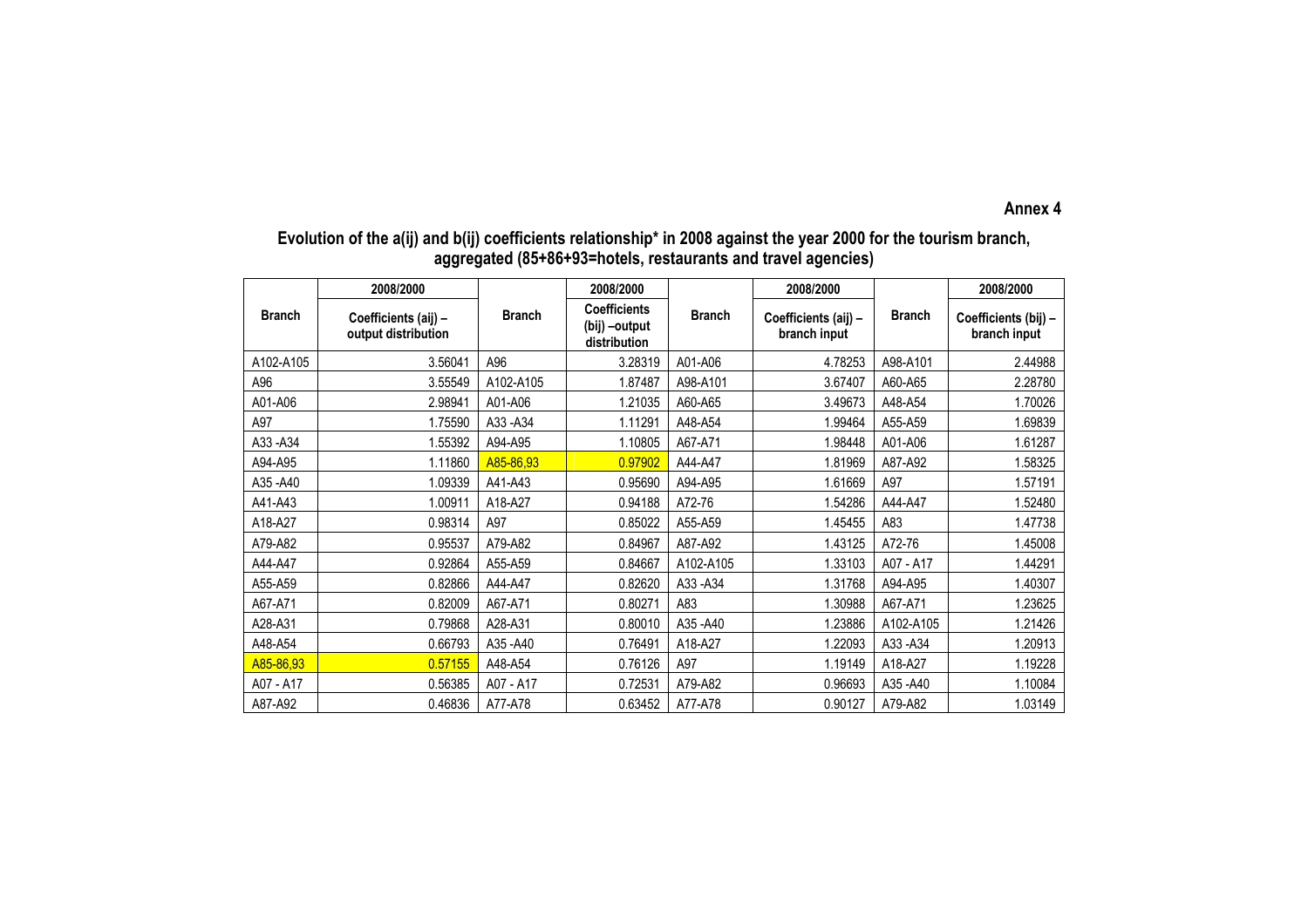|               | 2008/2000                                   |               | 2008/2000                                            |               | 2008/2000                            |               | 2008/2000                            |  |
|---------------|---------------------------------------------|---------------|------------------------------------------------------|---------------|--------------------------------------|---------------|--------------------------------------|--|
| <b>Branch</b> | Coefficients (aij) -<br>output distribution | <b>Branch</b> | <b>Coefficients</b><br>(bij) –output<br>distribution | <b>Branch</b> | Coefficients (aij) -<br>branch input | <b>Branch</b> | Coefficients (bij) -<br>branch input |  |
| A32           | 0.46322                                     | A84           | 0.61144                                              | A96           | 0.81101                              | A85-86,93     | 0.97902                              |  |
| A77-A78       | 0.44118                                     | A32           | 0.61082                                              | A41-A43       | 0.69643                              | A77-A78       | 0.96186                              |  |
| A72-76        | 0.40270                                     | A60-A65       | 0.55003                                              | A28-A31       | 0.64636                              | A41-A43       | 0.87412                              |  |
| A60-A65       | 0.39964                                     | A87-A92       | 0.50987                                              | A85-86,93     | 0.57155                              | A96           | 0.73923                              |  |
| A84           | 0.24720                                     | A72-76        | 0.50455                                              | A07 - A17     | 0.44561                              | A32           | 0.72464                              |  |
| A98-A101      | 0.16951                                     | A83           | 0.42667                                              | A32           | 0.40491                              | A28-A31       | 0.55724                              |  |
| A83           | 0.09467                                     | A98-A101      | 0.41397                                              | A84           | 0.00000                              | A84           | 0.00000                              |  |

\* Note: aij 2008/aij 2000 (bij 2008/bij 2000 respectively).

*Source: Own calculations based on NIS data.*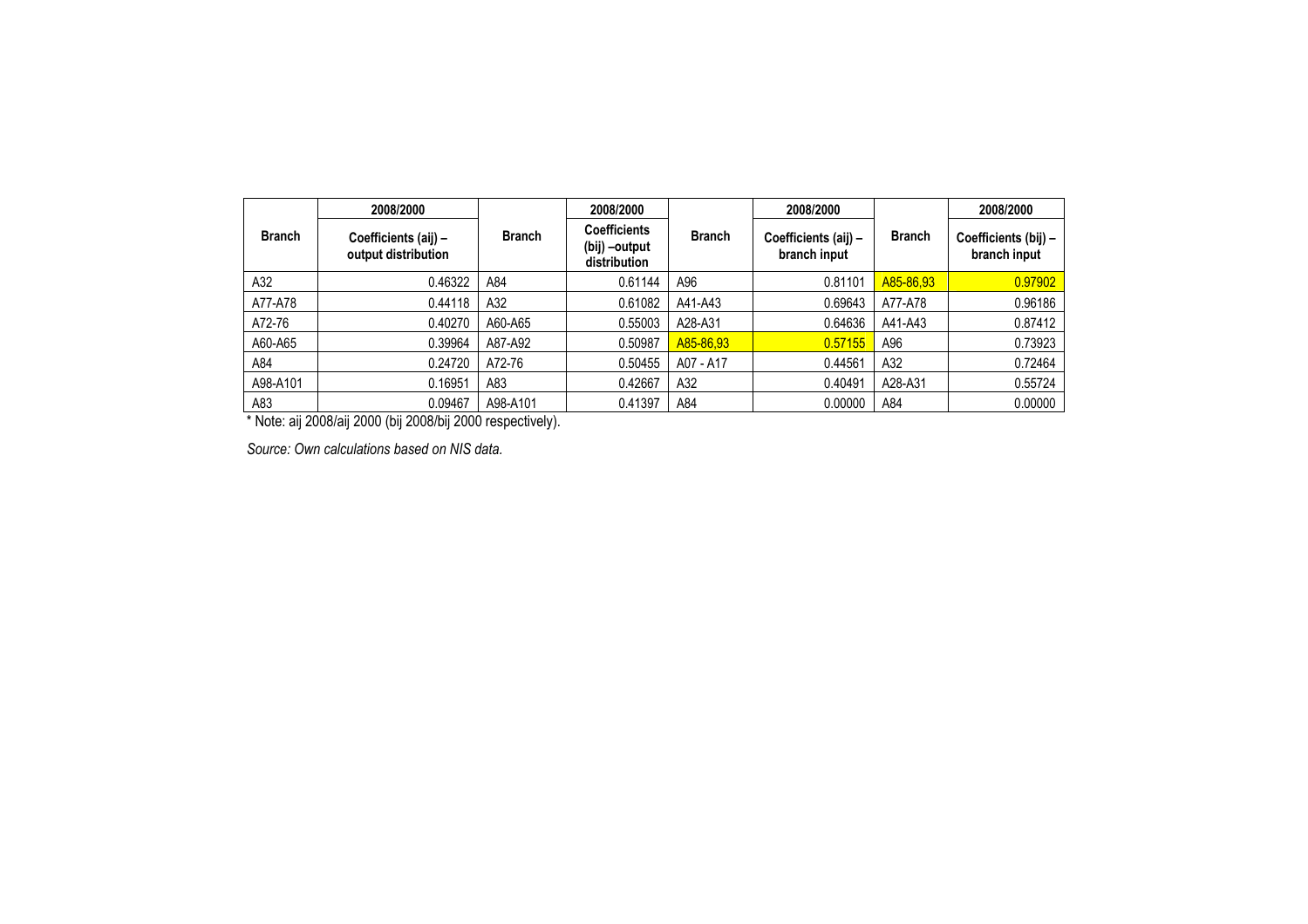**Annex 5** 

|                       |            |                             | 2000             |            |                            | 2008             |                   |                             |                  |            |                            |                  |  |
|-----------------------|------------|-----------------------------|------------------|------------|----------------------------|------------------|-------------------|-----------------------------|------------------|------------|----------------------------|------------------|--|
|                       |            | <b>Backward multipliers</b> |                  |            | <b>Forward multipliers</b> |                  |                   | <b>Backward multipliers</b> |                  |            | <b>Forward multipliers</b> |                  |  |
|                       | Production | <b>VAT</b>                  | Wage<br>earnings | Production | <b>VAT</b>                 | Wage<br>earnings | <b>Production</b> | <b>VAT</b>                  | Wage<br>earnings | Production | <b>VAT</b>                 | Wage<br>earnings |  |
| A01-A06               |            |                             |                  |            |                            |                  |                   |                             |                  |            |                            |                  |  |
| Agriculture,          |            |                             |                  |            |                            |                  |                   |                             |                  |            |                            |                  |  |
| forestry, fishery,    |            |                             |                  |            |                            |                  |                   |                             |                  |            |                            |                  |  |
| forestry exploitation | 2.141      | 1.102                       | 0.147            | 3.077      | 1.421                      | 0.333            | 2.312             | 1.077                       | 0.299            | 3.153      | 1.401                      | 0.505            |  |
| A07 - A17             |            |                             |                  |            |                            |                  |                   |                             |                  |            |                            |                  |  |
| Extracting industry   | 2.320      | 1.037                       | 0.524            | 5.693      | 2.063                      | 0.889            | 2.694             | 1.016                       | 0.849            | 7.254      | 2.515                      | 1.427            |  |
| A18-A27 Food,         |            |                             |                  |            |                            |                  |                   |                             |                  |            |                            |                  |  |
| beverages,            |            |                             |                  |            |                            |                  |                   |                             |                  |            |                            |                  |  |
| tobacco               | 2.621      | 0.854                       | 0.170            | 2.729      | 1.119                      | 0.323            | 2.566             | 0.958                       | 0.310            | 2.628      | 1.105                      | 0.397            |  |
| A28-A31 Textiles,     |            |                             |                  |            |                            |                  |                   |                             |                  |            |                            |                  |  |
| clothing, leather     |            |                             |                  |            |                            |                  |                   |                             |                  |            |                            |                  |  |
| and footwear          | 2.403      | 0.976                       | 0.605            | 2.455      | 1.046                      | 0.542            | 2.468             | 1.028                       | 0.845            | 1.710      | 0.721                      | 0.520            |  |
| A32 Wood              |            |                             |                  |            |                            |                  |                   |                             |                  |            |                            |                  |  |
| processing industry   |            |                             |                  |            |                            |                  |                   |                             |                  |            |                            |                  |  |
| (excluding furniture  |            |                             |                  |            |                            |                  |                   |                             |                  |            |                            |                  |  |
| industry)             | 2.391      | 0.964                       | 0.336            | 1.708      | 0.712                      | 0.255            | 2.448             | 1.007                       | 0.535            | 1.718      | 0.723                      | 0.380            |  |
| A33-A34 Pulp and      |            |                             |                  |            |                            |                  |                   |                             |                  |            |                            |                  |  |
| paper, editing,       |            |                             |                  |            |                            |                  |                   |                             |                  |            |                            |                  |  |
| printing              | 2.538      | 0.931                       | 0.314            | 2.015      | 0.791                      | 0.284            | 2.452             | 1.043                       | 0.315            | 1.997      | 0.865                      | 0.311            |  |
| A35-A40               |            |                             |                  |            |                            |                  |                   |                             |                  |            |                            |                  |  |
| Chemistry and         |            |                             |                  |            |                            |                  |                   |                             |                  |            |                            |                  |  |
| synthetic fibres      | 3.030      | 0.564                       | 0.264            | 3.470      | 1.161                      | 0.456            | 3.085             | 0.755                       | 0.528            | 3.117      | 1.093                      | 0.572            |  |

## **Forward and backward multipliers for the tourism branch, aggregated (85+86+93=hotels, restaurants and travel agencies)**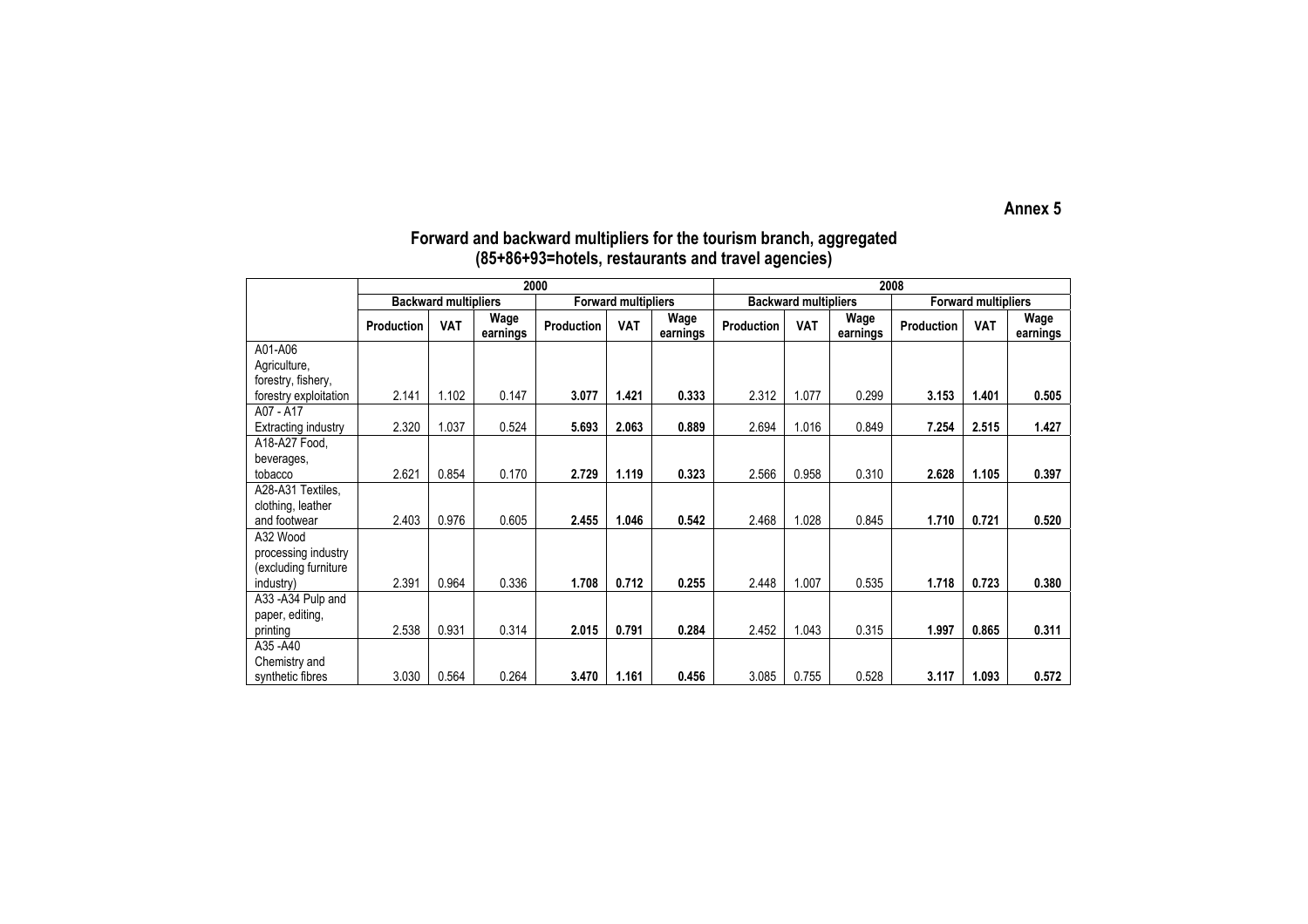|                                   |                   |                             | 2000             |            |                            | 2008             |                   |                             |                  |                   |                            |                  |  |
|-----------------------------------|-------------------|-----------------------------|------------------|------------|----------------------------|------------------|-------------------|-----------------------------|------------------|-------------------|----------------------------|------------------|--|
|                                   |                   | <b>Backward multipliers</b> |                  |            | <b>Forward multipliers</b> |                  |                   | <b>Backward multipliers</b> |                  |                   | <b>Forward multipliers</b> |                  |  |
|                                   | <b>Production</b> | <b>VAT</b>                  | Wage<br>earnings | Production | <b>VAT</b>                 | Wage<br>earnings | <b>Production</b> | <b>VAT</b>                  | Wage<br>earnings | <b>Production</b> | <b>VAT</b>                 | Wage<br>earnings |  |
| A41-A43 Drugs,                    |                   |                             |                  |            |                            |                  |                   |                             |                  |                   |                            |                  |  |
| detergents,                       |                   |                             |                  |            |                            |                  |                   |                             |                  |                   |                            |                  |  |
| cosmetics, and                    |                   |                             |                  |            |                            |                  |                   |                             |                  |                   |                            |                  |  |
| other chemical                    |                   |                             |                  |            |                            |                  |                   |                             |                  |                   |                            |                  |  |
| products                          | 2.504             | 1.032                       | 0.307            | 1.859      | 0.768                      | 0.252            | 2.615             | 1.016                       | 0.556            | 1.878             | 0.749                      | 0.390            |  |
| A44-A47 Rubber                    |                   |                             |                  |            |                            |                  |                   |                             |                  |                   |                            |                  |  |
| and plastic                       |                   |                             |                  |            |                            |                  |                   |                             |                  |                   |                            |                  |  |
| materials, glass                  | 2.672             | 0.962                       | 0.426            | 2.535      | 0.976                      | 0.408            | 2.634             | 1.012                       | 0.370            | 2.749             | 1.105                      | 0.458            |  |
| A48-A54                           |                   |                             |                  |            |                            |                  |                   |                             |                  |                   |                            |                  |  |
| Construction                      |                   |                             |                  |            |                            |                  |                   |                             |                  |                   |                            |                  |  |
| materials                         | 2.626             | 0.942                       | 0.421            | 1.654      | 0.625                      | 0.261            | 2.843             | 0.950                       | 0.447            | 1.849             | 0.663                      | 0.298            |  |
| A55-A59 Metal and                 | 3.114             | 0.604                       | 0.337            | 2.800      | 0.862                      | 0.395            | 3.612             | 0.553                       | 0.438            | 3.538             | 1.051                      | 0.561            |  |
| steel industry<br>A60-A65 Machine |                   |                             |                  |            |                            |                  |                   |                             |                  |                   |                            |                  |  |
|                                   |                   | 1.030                       | 0.586            | 2.252      | 0.900                      | 0.438            | 2.667             | 1.090                       | 0.691            | 3.084             | 1.229                      | 0.663            |  |
| building<br>A67-A71               | 2.531             |                             |                  |            |                            |                  |                   |                             |                  |                   |                            |                  |  |
| Household                         |                   |                             |                  |            |                            |                  |                   |                             |                  |                   |                            |                  |  |
| machines and                      |                   |                             |                  |            |                            |                  |                   |                             |                  |                   |                            |                  |  |
| appliances, electric              |                   |                             |                  |            |                            |                  |                   |                             |                  |                   |                            |                  |  |
| and electronic                    |                   |                             |                  |            |                            |                  |                   |                             |                  |                   |                            |                  |  |
| products                          | 2.405             | 1.012                       | 0.353            | 2.653      | 1.115                      | 0.416            | 2.537             | 1.062                       | 0.524            | 2.414             | 1.019                      | 0.483            |  |
| A72-76                            |                   |                             |                  |            |                            |                  |                   |                             |                  |                   |                            |                  |  |
| Transportation                    |                   |                             |                  |            |                            |                  |                   |                             |                  |                   |                            |                  |  |
| means                             | 2.770             | 0.856                       | 0.541            | 1.373      | 0.457                      | 0.261            | 2.574             | 1.110                       | 0.365            | 1.418             | 0.606                      | 0.219            |  |
| A77-A78 Furniture                 |                   |                             |                  |            |                            |                  |                   |                             |                  |                   |                            |                  |  |
| manufacturing and                 |                   |                             |                  |            |                            |                  |                   |                             |                  |                   |                            |                  |  |
| other industrial                  |                   |                             |                  |            |                            |                  |                   |                             |                  |                   |                            |                  |  |
| activities                        | 2.269             | 1.084                       | 0.443            | 1.171      | 0.556                      | 0.226            | 2.436             | 1.062                       | 0.728            | 1.188             | 0.520                      | 0.339            |  |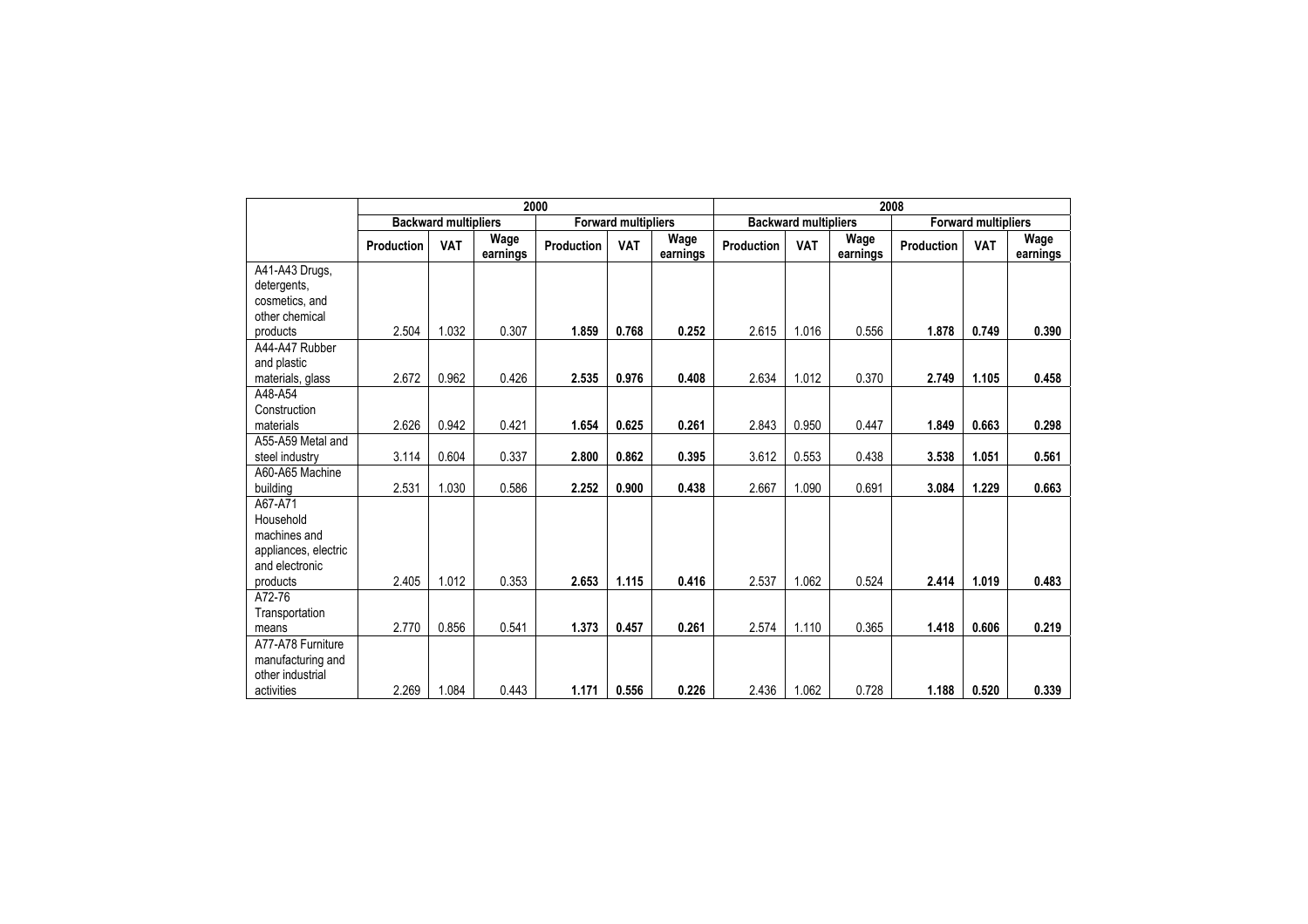|                    |            |                             |                  | 2000       |                            | 2008             |            |                             |                  |            |                            |                  |  |
|--------------------|------------|-----------------------------|------------------|------------|----------------------------|------------------|------------|-----------------------------|------------------|------------|----------------------------|------------------|--|
|                    |            | <b>Backward multipliers</b> |                  |            | <b>Forward multipliers</b> |                  |            | <b>Backward multipliers</b> |                  |            | <b>Forward multipliers</b> |                  |  |
|                    | Production | <b>VAT</b>                  | Wage<br>earnings | Production | <b>VAT</b>                 | Wage<br>earnings | Production | <b>VAT</b>                  | Wage<br>earnings | Production | <b>VAT</b>                 | Wage<br>earnings |  |
| A79-A82 Electric   |            |                             |                  |            |                            |                  |            |                             |                  |            |                            |                  |  |
| and thermal power, |            |                             |                  |            |                            |                  |            |                             |                  |            |                            |                  |  |
| gas and water      | 2.909      | 0.725                       | 0.315            | 5.253      | 1.821                      | 0.746            | 3.264      | 0.663                       | 0.350            | 4.881      | 1.650                      | 0.812            |  |
| A83 Constructions  | 2.382      | 1.019                       | 0.370            | 1.373      | 0.594                      | 0.208            | 2.372      | 1.106                       | 0.308            | 1.582      | 0.728                      | 0.221            |  |
| A84 Wholesale and  |            |                             |                  |            |                            |                  |            |                             |                  |            |                            |                  |  |
| retail trade       | 1.859      | 1.205                       | 0.449            | 1.006      | 0.652                      | 0.243            | 1.991      | 1.185                       | 0.403            | 1.058      | 0.630                      | 0.214            |  |
| A85-86.93          |            |                             |                  |            |                            |                  |            |                             |                  |            |                            |                  |  |
| HOTELS,            |            |                             |                  |            |                            |                  |            |                             |                  |            |                            |                  |  |
| RESTAURANTS,       |            |                             |                  |            |                            |                  |            |                             |                  |            |                            |                  |  |
| <b>TRAVEL</b>      |            |                             |                  |            |                            |                  |            |                             |                  |            |                            |                  |  |
| <b>AGENCIES</b>    | 2.093      | 1.140                       | 0.209            | 1.414      | 0.724                      | 0.166            | 2.341      | 1.072                       | 0.308            | 1.327      | 0.598                      | 0.197            |  |
| A87-A92            |            |                             |                  |            |                            |                  |            |                             |                  |            |                            |                  |  |
| Transports         | 2.344      | 1.082                       | 0.474            | 1.754      | 0.783                      | 0.330            | 2.088      | 1.143                       | 0.398            | 2.108      | 1.016                      | 0.405            |  |
| A94-A95            |            |                             |                  |            |                            |                  |            |                             |                  |            |                            |                  |  |
| Communicationsi    | 1.610      | 1.095                       | 0.291            | 2.180      | 1.250                      | 0.377            | 1.778      | 1.140                       | 0.418            | 2.139      | 1.171                      | 0.463            |  |
| A96 Financial      |            |                             |                  |            |                            |                  |            |                             |                  |            |                            |                  |  |
| services, banking  |            |                             |                  |            |                            |                  |            |                             |                  |            |                            |                  |  |
| and insurance      | 1.451      | 1.104                       | 0.389            | 2.745      | 1.490                      | 0.553            | 2.042      | 1.128                       | 0.505            | 1.889      | 0.943                      | 0.425            |  |
| A97 Real estate    |            |                             |                  |            |                            |                  |            |                             |                  |            |                            |                  |  |
| transactions       | 1.927      | 1.181                       | 0.026            | 1.187      | 0.712                      | 0.038            | 2.061      | 1.197                       | 0.060            | 1.598      | 0.851                      | 0.127            |  |
| A98-A101 Services  |            |                             |                  |            |                            |                  |            |                             |                  |            |                            |                  |  |
| for enterprises    | 1.858      | 1.140                       | 0.335            | 2.600      | 1.268                      | 0.438            | 2.319      | 1.063                       | 0.353            | 4.032      | 1.705                      | 0.718            |  |
| A102-A105          |            |                             |                  |            |                            |                  |            |                             |                  |            |                            |                  |  |
| Collective, social |            |                             |                  |            |                            |                  |            |                             |                  |            |                            |                  |  |
| and personal       |            |                             |                  |            |                            |                  |            |                             |                  |            |                            |                  |  |
| services           | 2.057      | 1.167                       | 0.685            | 1.868      | 0.942                      | 0.482            | 1.998      | 1.191                       | 0.755            | 1.888      | 0.973                      | 0.556            |  |

*Source: Data processed by the authors after NIS.*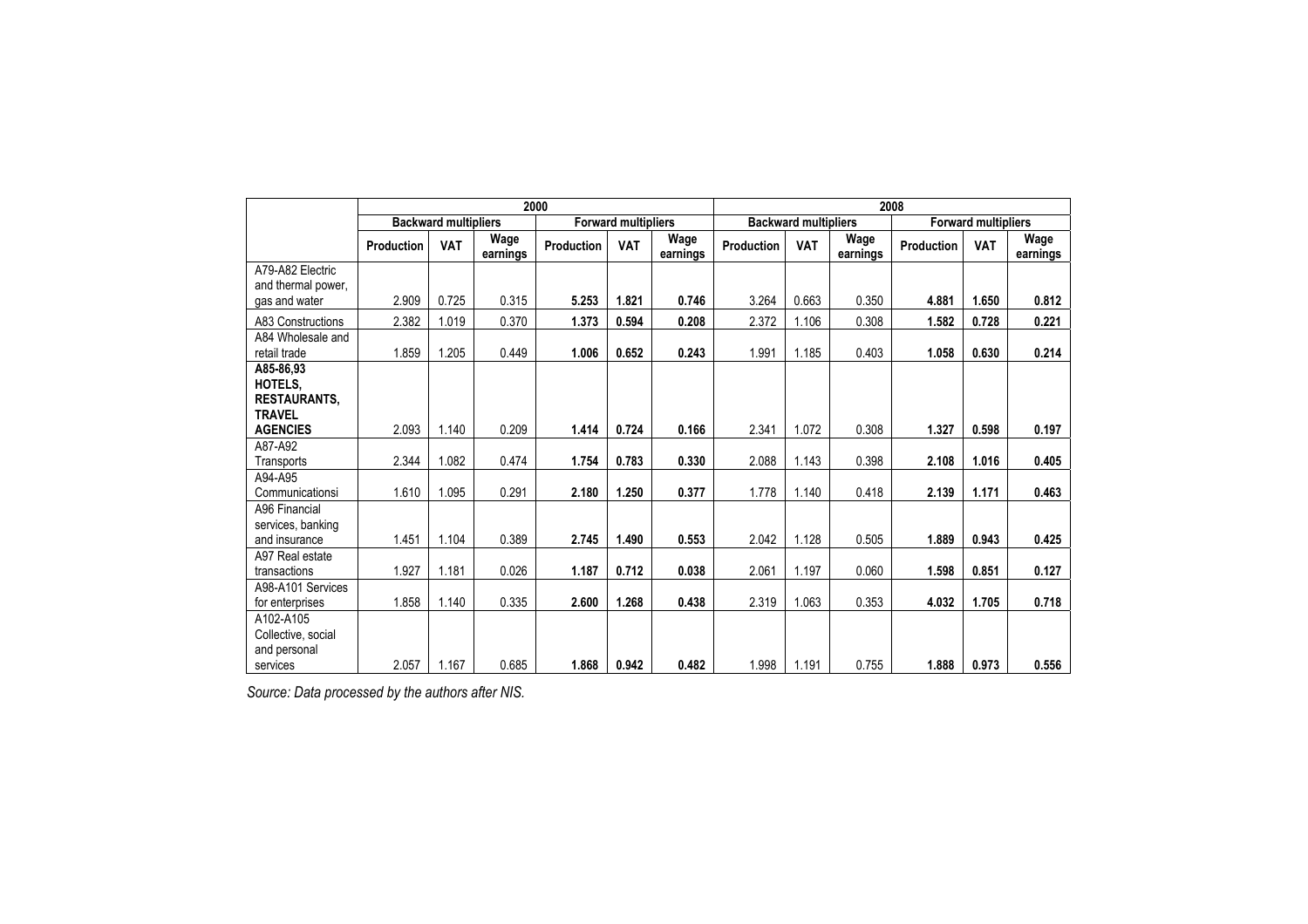#### **Annex 6**

## **Share of tourism branch disaggregated by branches in total national output computed by means of backward output multipliers from 2000**

| <b>TURNOVER</b>                      | 2000   | 2001   | 2002   | 2003        | 2004   | 2005   | 2006   | 2007   | 2008   |
|--------------------------------------|--------|--------|--------|-------------|--------|--------|--------|--------|--------|
| Accomodation                         | 2.34   | 3.54   | 4.61   | 5.79        | 8.72   | 8.45   | 10.93  | 13.44  | 16.86  |
| Restaurant                           | 84.ا   | 2.42   | 3.68   | 5.17        | 6.84   | 7.51   | 11.31  | 13.55  | 18.58  |
| Railway passenger transportation     | 2.21   | 2.58   | 3.45   | 4.27        | 5.47   | 4.17   | 4.28   | 4.75   | 2.61   |
| Road passenger transportation        | .27    | 1.96   | 2.51   | 4.16        | 5.60   | 6.72   | 8.40   | 9.98   | 11.19  |
| Water passenger transportation       | 0.87   | 1.37   | 1.68   | 1.94        | 2.18   | 2.69   | 3.20   | 4.65   | 4.47   |
| Air passenger transportation         | 0.87   | 1.37   | 1.68   | 1.94        | 2.18   | 2.69   | 3.20   | 4.65   | 4.47   |
| Tourism agencies                     | 0.75   | 0.95   | 1.27   | 1.24        | 1.78   | 2.29   | 3.08   | 3.97   | 5.77   |
| Transportation equipment rental      | 0.14   | 0.38   | 0.78   | 0.78        | 0.55   | 0.72   | 0.59   | 0.90   | 1.50   |
| Cultural activities                  | 0.06   | 0.14   | 0.15   | 0.15        | 0.39   | 0.42   | 0.51   | 0.62   | 0.56   |
| Sports and leisure activities        | .23    | 1.39   | 1.19   | <b>1.99</b> | 3.16   | 4.06   | 6.21   | 8.30   | 6.45   |
| <b>TOTAL TOURISM</b>                 | 11.57  | 16.11  | 21.00  | 27.42       | 36.86  | 39.73  | 51.70  | 64.81  | 72.46  |
| <b>TOTAL ECONOMY</b>                 | 143.51 | 208.13 | 274.64 | 354.90      | 463.58 | 526.19 | 644.50 | 785.60 | 975.52 |
| % TOURISM IN TOTAL<br><b>ECONOMY</b> | 8.06   | 7.74   | 7.65   | 7.73        | 7.95   | 7.55   | 8.02   | 8.25   | 7.43   |

*Source: Based on NIS data.*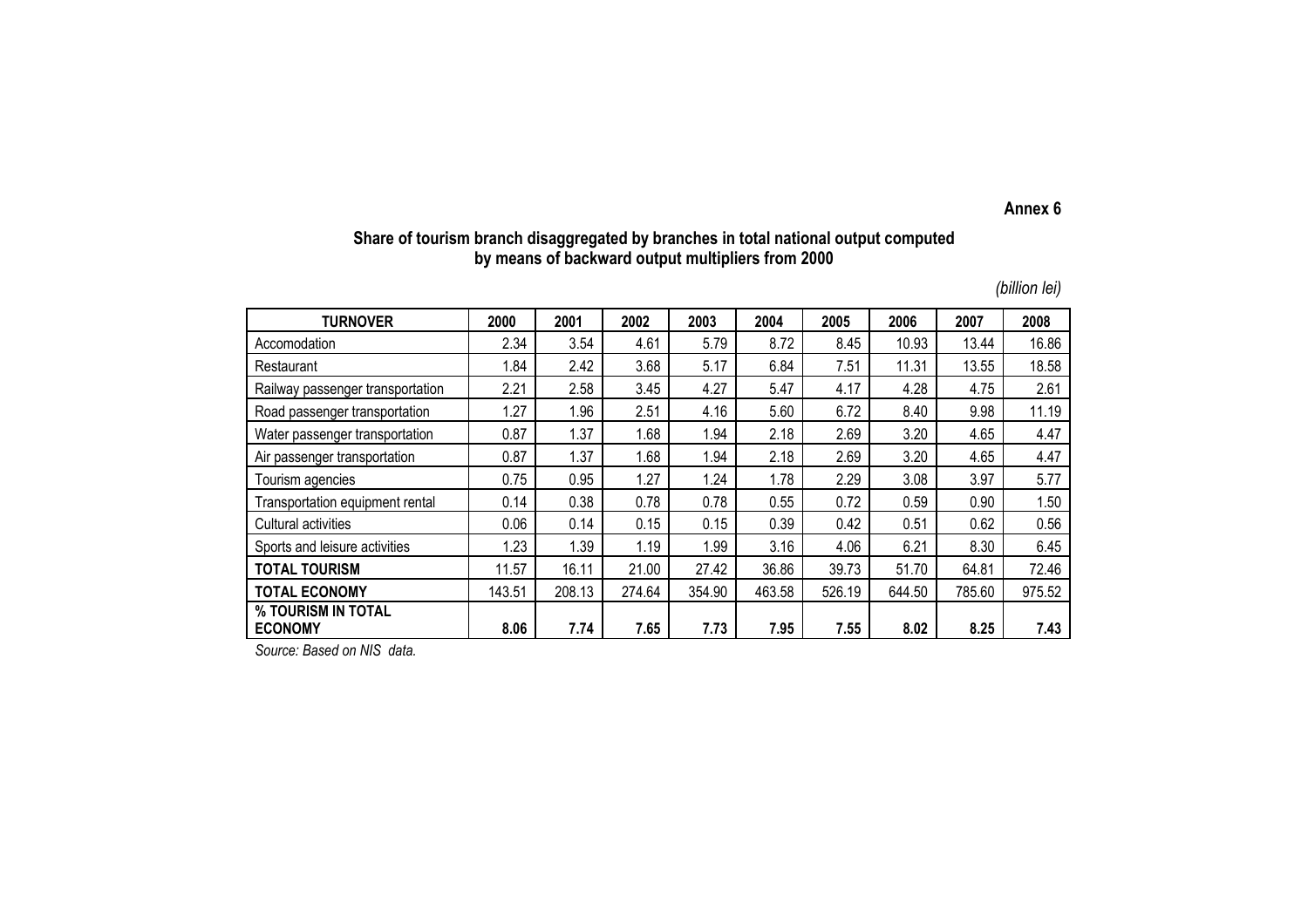## References

- 1. Augustinovics, M. (1970), "Methods of International and Intertemporal Measures of Structures", in: A.P. Carter and A. Brody (eds) *Contributions to Input-Output Analysis*  (Amsterdam, North Holland).
- 2. Bonfiglio, A., Esposti, R., Sotte, F. (2006), *Rural Balkans and EU Integration. An Input-Output Approach*, Milano, Italy, Franco Angely s.r.l.
- 3. Carter and A. Brody (eds) (1970), *Contributions to Input-Output Analysis,* Amsterdam, North Holland.
- 4. Chen, C.Y.; Rose, A. (1986), "The Joint Stability of Input-Output Production and Allocation Coefficients", http://www.rri.wvu.edu/pdffiles/wp8617.pdf.
- 5. De Mesnard, L. (2000), "Methods to Analyze Structural Change over Time and Space: A Typological Survey", http://www.iioa.org/pdf/13th%20conf/MesnardStructuralMethods.pdf.
- 6. Department of Business, Economic Development & Tourism (2002), *The Hawaii Input-Output Study: 1997 Benchmark Report*, State of Hawaii, Honolulu, http://hawaii.gov/ dbedt/info/economic/data\_reports/input-output/statewide-io-1997.pdf.
- 7. Department of Business, Economic Development & Tourism (2006), *The 2002 State Input-Output Study for Hawaii*, State of Hawaii, Honolulu.
- 8. Eurostat (2008), "Eurostat Manual of Supply*,* Use and Input-Output Tables", 2008 edition, Collection: *Methodologies and Working Papers*, Luxembourg.
- 9. Golemanova, A., Kuhar, A. (2007), *Input-Output Model for the South-East Region in Bulgaria*, http://www.daes.si/Konf07/Golemanova%20Kuhar%20DAES.pdf.
- *10.* Institutul Naţional de Statistică (2007), *Conturi Naţionale 2004-2005.*
- 11. Leontief, W. (1970), *Analiza input-output. Teoria interdependentei ramurilor economice*, Editura Stiintifică, București.
- 12. Minciu, R. (2000), *Economia turismului*, Editura Uranus, Bucureşti.
- 13. (Morillas, A.; Robles, L.; Díaz, B. (2008), "Grading the I-O Coefficients Importance. A Fuzzy Approach", http://www.iioa.org/pdf/Intermediate-2008/Papers/3f2\_Morillas.pdf.
- 14. Oosterhaven, J. (2002), "On the Definition of Key Sectors and the Stability of Net versus Gross Multipliers", http://som.eldoc.ub.rug.nl/FILES/reports/themeC/2004/04C01/ 04c01.pdf.
- 15. Oosterhaven, J. (2008), "A New Approach to the Selection of Key Sectors: Net Forward and Net Backward Linkages", http://www.iioa.org/pdf/Intermediate-2008/Papers/6e3\_ Oosterhaven.pdf.
- 16. Rueda-Cantuche, J.M.; Ten Raa, T. (2008), "The Choice of Model in the Construction of Industry Coefficients Matrices", http://www.iioa.org/pdf/Intermediate-008/Papers/ 5c2 RuedaCantuche.pdf.
- 17. Surugiu, C.; Frent, C.; Surugiu, M. (2009), "Tourism and its Impact upon the Romanian Economy: an Input-Output Approach", *Analele Ştiinţifice ale Universităţii "Alexandru Ioan Cuza" Iaşi*, Vol. 56, pp. 355-376, http://anale.feaa.uaic.ro/ anale/resurse/29\_M10\_ SurugiuFrent.pdf.
- 18. (Surugiu, C. (2009), "The Economic Impact of Tourism. an Input-Output Analysis", *Romanian Journal of Economics*, Vol. 29, Issue 2/2009, pp. 142-161, http://www.revecon.ro/articles/2009-2/2009-2-8.pdf.